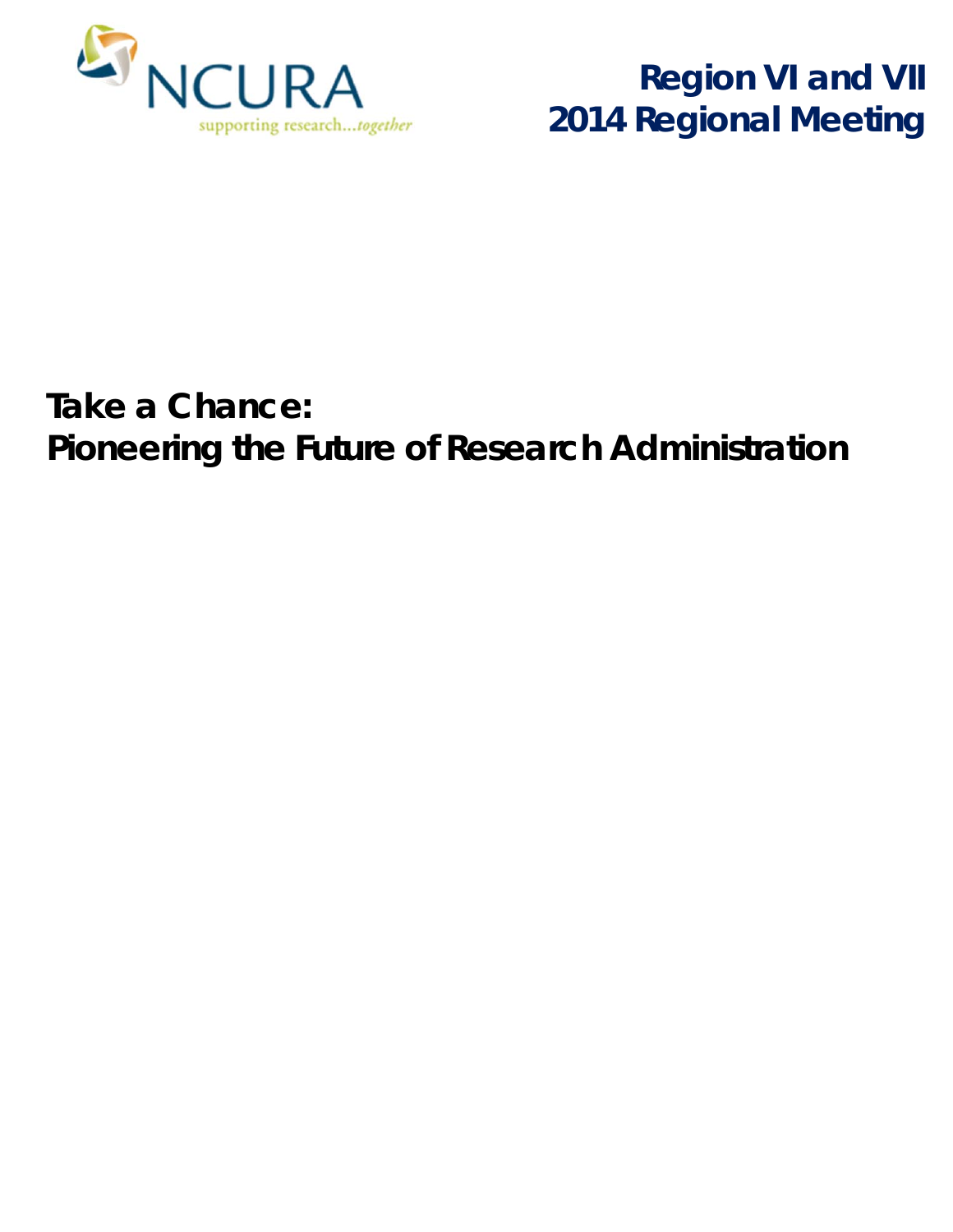## **Program Committee**

**Co-Chairs:**  Leslie Schmidt Samantha Westcott

#### **Workshops:**

Georgette Sakumoto Josie Jimenez Lindsey Demeritt Sandra Logue

#### **Professional Development:**

Julie Guggino Tony Onofrietti Nannette Pettis Jackie Hinton

#### **Contracting/Legal:**

Elizabeth Sexton Lillie Ryans-Culclager Stacy Miller Christine Marquez

#### **Compliance & Ethics:**

Deb Murphy Vincent Oragwam Allison Ramos Susan Metosky

#### **Outreach:**

Josie Jimenez Denise Wallen Vanessa Quiroz Hotz

#### **Post award:**

Randy Draper Kim Eudy Alison Saunders Tara Seaton

#### **Pre Award:**

Mich Pane Mari Townsend Mitali Ravindrakumar Natalie Buys

#### **Sponsored Program Administration & Operations:**

Rosemary Madnick Vicki Krell Nancy Lewis Lisa Jordan

#### **Sponsors and Agencies:**

Kim Small Neta Fernandez Soo Shin Stacy Esposito

#### **Events:**

Derick Jones Tim Mildren Katherine Ho

#### **Regional Leadership**

Leslie Schmidt, Chair, Region VII Assistant Vice President of Research, Montana State University

Sandra Logue, Secretary-Treasurer, Region VII Administrator, Center for Neuroscience, University of Colorado School of Medicine

Samantha J. Westcott, Chair, Region VI Manager, Sponsored Projects, Children's Hospital Los Angeles

Derick Jones, Secretary, Region VI Program Manager, Los Angeles Biomedical Research Institute

Sharon Elenbaas, Treasurer, Region VI Director of Post Award Administration and Accounting, Loyola Marymount University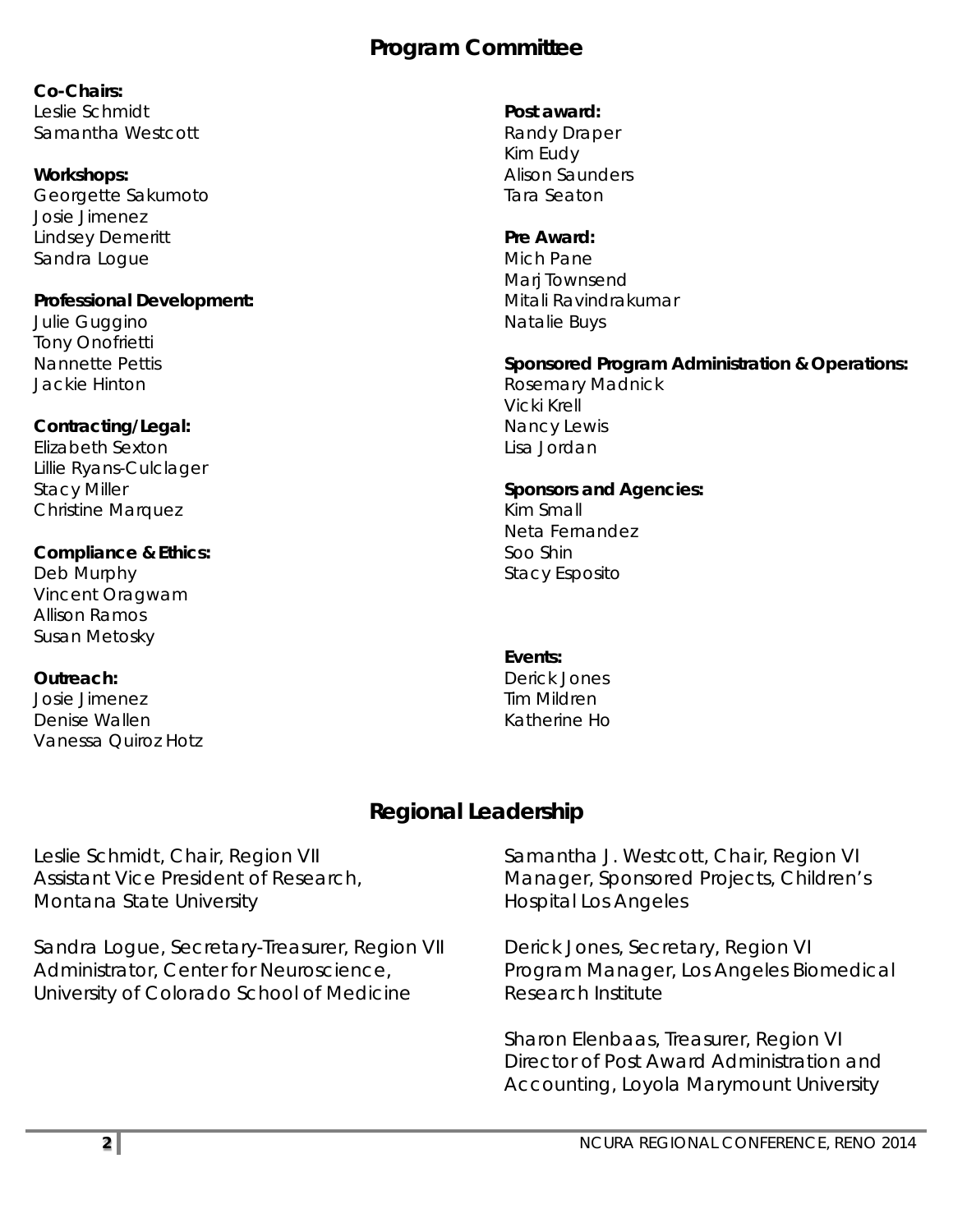## **Workshop Faculty**

| Name                    | Institution                                         |
|-------------------------|-----------------------------------------------------|
| <b>Christine Boyes</b>  | Children's Hospital, Los Angeles                    |
| Noah Congelliere        | University of Southern California                   |
| Csilla Csaplar          | <b>Stanford University</b>                          |
| <b>Lindsey Demeritt</b> | Children's Hospital, Los Angeles                    |
| <b>Randy Draper</b>     | University of Colorado                              |
| Sherylle Englander      | University of California, Santa<br>Barbara          |
| Anne Feuerborn          | Maximus, Inc.                                       |
| Gina Hooten             |                                                     |
| Derick Jones            | Los Angeles Biomedical<br><b>Research Institute</b> |
| <b>Matthew Kirk</b>     |                                                     |
| Vicki Krell             | Arizona State University                            |
| Jeri Muniz              | University of Southern California                   |
| Michiko Pane            | <b>Stanford University</b>                          |
| Mitali Revendrakumar    |                                                     |
| <b>Tara Seaton</b>      |                                                     |
| <b>Elizabeth Sexton</b> | University of Utah                                  |
| Laleh Shayesteh         |                                                     |
| <b>Kevin Stewart</b>    | University of California, Santa<br><b>Barbara</b>   |
| Sinnamon Tierney        | Portland State University                           |
| Marj Townsend           | Arizona State University                            |
|                         |                                                     |
|                         |                                                     |
|                         |                                                     |
|                         |                                                     |

"*The danger of venturing into uncharted waters is not nearly as dangerous as staying on shore, waiting for your boat to come in."* ~Charles F. Glassman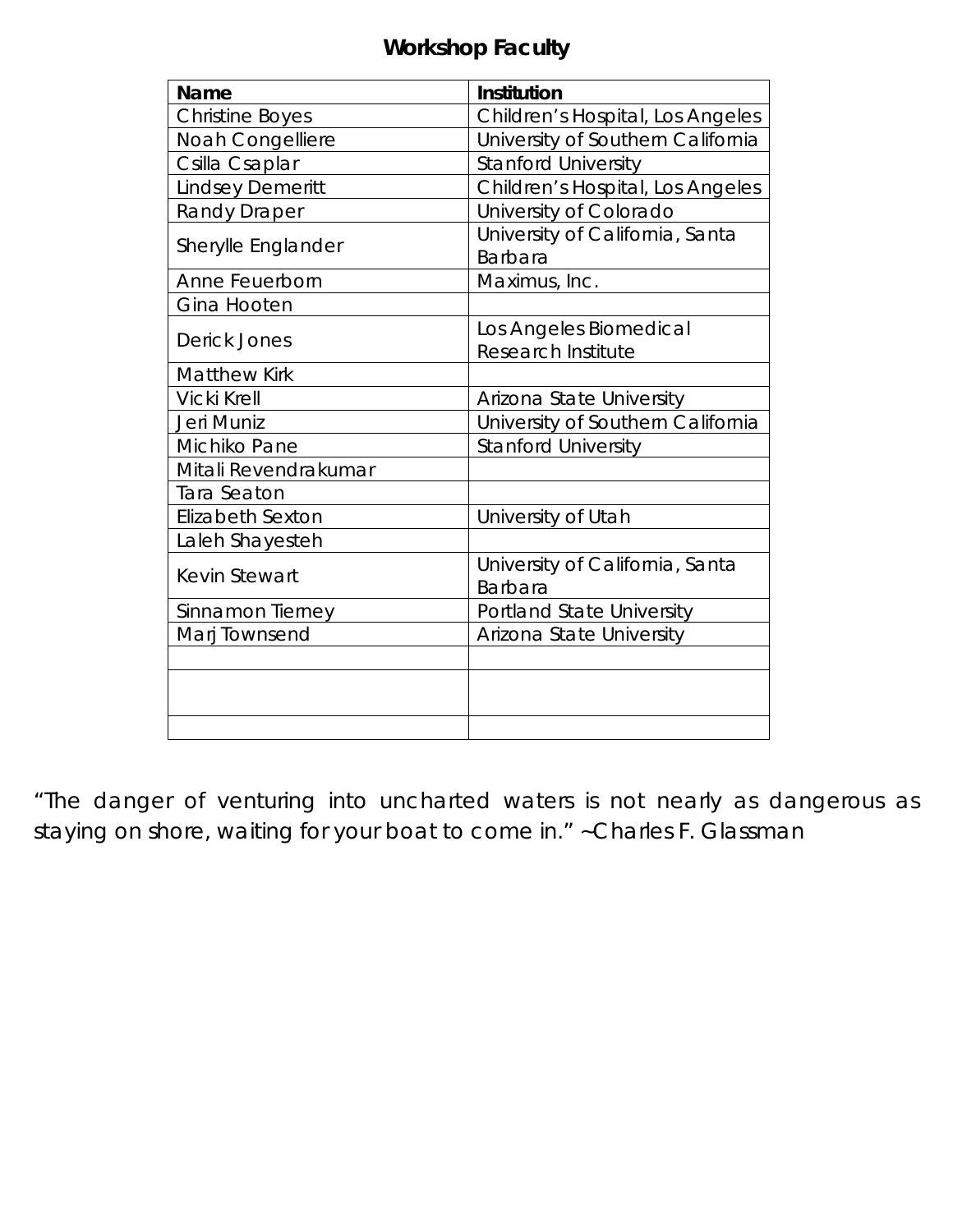## **National Council of University Research Administrators Region VI and VII Conference Program**

| <b>WORKSHOPS</b><br>October 5th                                                                                                                                                                                                                                                                                                                                                                                                                                                                                                                                                                                                                                                                                                    |                                 |              |
|------------------------------------------------------------------------------------------------------------------------------------------------------------------------------------------------------------------------------------------------------------------------------------------------------------------------------------------------------------------------------------------------------------------------------------------------------------------------------------------------------------------------------------------------------------------------------------------------------------------------------------------------------------------------------------------------------------------------------------|---------------------------------|--------------|
| Sunday, 8:30 am - 12:00 noon                                                                                                                                                                                                                                                                                                                                                                                                                                                                                                                                                                                                                                                                                                       |                                 |              |
| <b>Touring Export Controls in the University Environment</b>                                                                                                                                                                                                                                                                                                                                                                                                                                                                                                                                                                                                                                                                       | Intermediate                    | Carson 1     |
| This workshop will cover the basics for research<br>administrators and export control officers to<br>understand the regulations governing and agencies<br>for ITAR and EAR. Information will include details on<br>setting up an export control review processes covering<br>activities beginning with proposal submission, contract<br>acceptance, post approval monitoring, developing<br>technology control pans. Stops along the way will<br>include understanding Commodity Jurisdiction and<br>Classification Requests, preparing and submitting<br>Voluntary Disclosures and monitoring techniques for<br>Technology Control Plans. The workshop will offer<br>hands-on tools, case studies and interactive<br>discussions. | Compliance and<br><b>Ethics</b> | Debra Murphy |
| <b>Predominantly Undergraduate Institutions</b>                                                                                                                                                                                                                                                                                                                                                                                                                                                                                                                                                                                                                                                                                    |                                 | Crystal 1    |

ENTER DESCRIPTION **Pam Whitlock** 

"*I have noticed that even those who assert that everything is predestined and that we can change nothing about it still look both ways before they cross the street*." ~ Stephen Hawking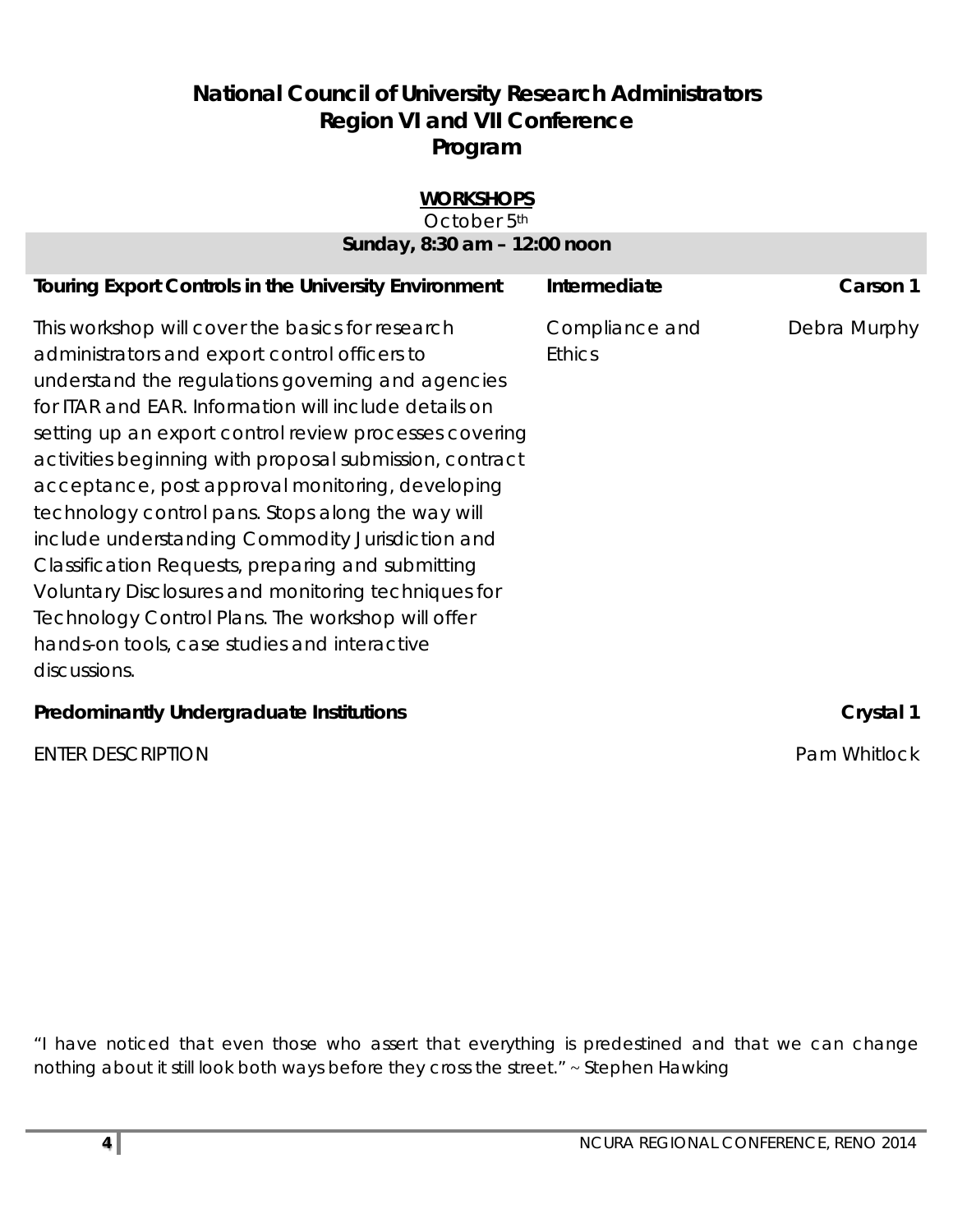| Sunday, 8:30 am - 12:00 noon                                                                                                                                                                                                                                                                                                                                                                                                                                              |                             |                             |
|---------------------------------------------------------------------------------------------------------------------------------------------------------------------------------------------------------------------------------------------------------------------------------------------------------------------------------------------------------------------------------------------------------------------------------------------------------------------------|-----------------------------|-----------------------------|
| <b>Advanced Post Award topics</b>                                                                                                                                                                                                                                                                                                                                                                                                                                         | Advanced                    | Crystal 2                   |
| This workshop will address some of the more difficult<br>challenges we face managing sponsored projects<br>from account set up through closeout (and audit).<br>We will discuss both financial and non-financial issues,<br>including:                                                                                                                                                                                                                                    | Post Award                  | Randy Draper<br>Tara Seaton |
| 1. The effect of proposal development and award<br>negotiation on post award management; 2. Start-up<br>issues and opportunities; 3. Grant versus contract<br>management; 4. The impact of the Uniform Guidance<br>on project management; 5. Account reconciliation,<br>closeout, and preparing for an audit.                                                                                                                                                             |                             |                             |
| Specific topics will be chosen based upon the interests<br>of the participants, but may include conflict of<br>Interest; cost accounting standards; cost<br>reimbursement and fixed price agreements; effort<br>reporting;, export laws; intellectual property; property<br>management; and subawards, subcontracts and<br>vendor agreements. We intend for this to be an<br>interactive workshop building upon the experience<br>(and inexperience) of the participants. |                             |                             |
| From Peer to Manager                                                                                                                                                                                                                                                                                                                                                                                                                                                      | Intermediate                | Crystal 5                   |
| Half-Day workshop aimed at mid-career research<br>administrators who are starting to make the move<br>from peer to management. Attendees will learn<br>strategies for making the transition as smoothly as<br>possible. Attendees will also learn strategies for<br>maintaining relationships in the new dynamic. Session                                                                                                                                                 | Professional<br>Development | <b>Christine Boyes</b>      |

manage your manager.

will also assist attendees in developing the skills to be an effective manager: how to prepare a meaningful

annual evaluation/review, how to provide

constructive feedback to your staff, and how to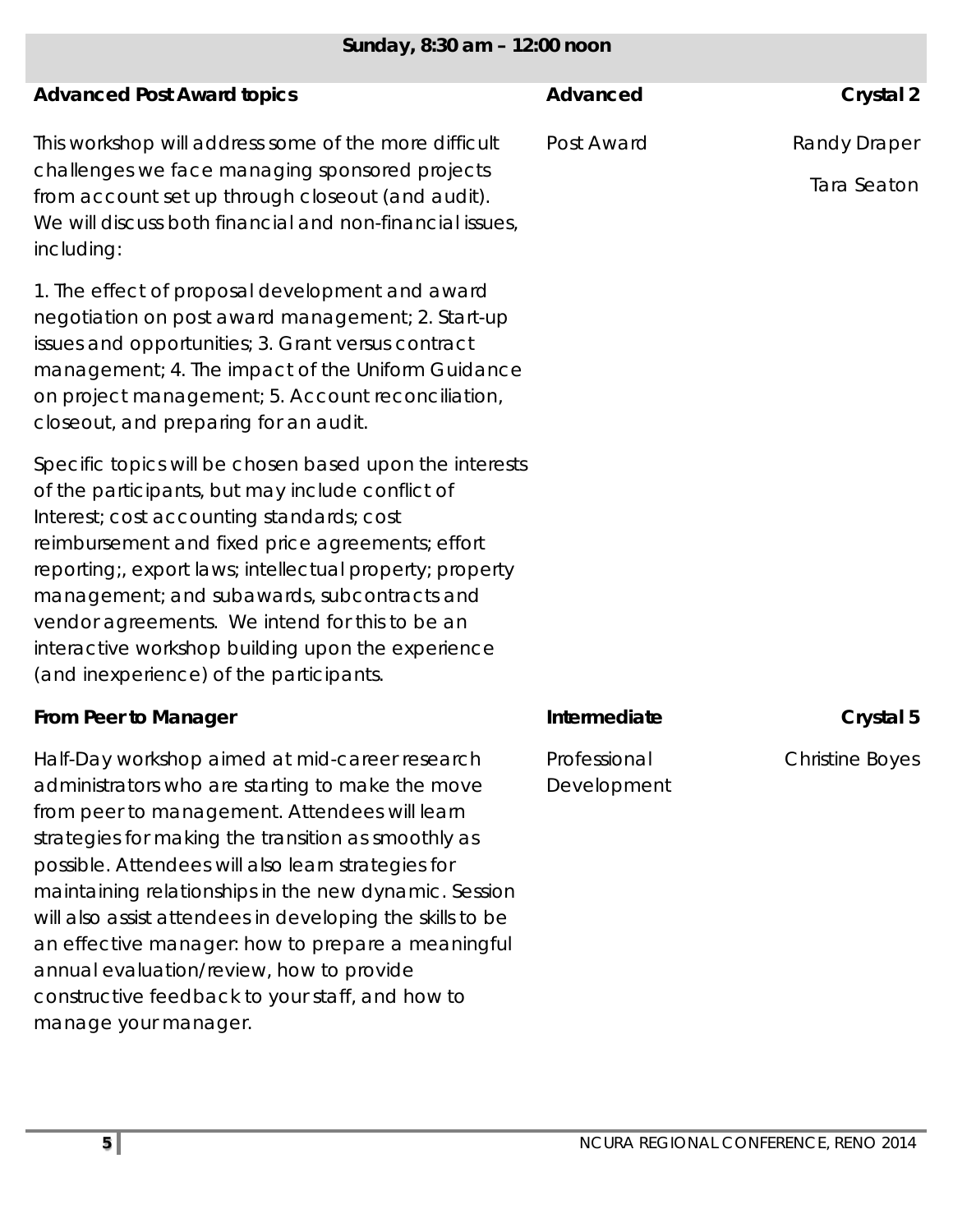| Sunday, 8:30 am - 12:00 noon                                                                                                                                                                                                                                                                                                                                                                           |              |                         |
|--------------------------------------------------------------------------------------------------------------------------------------------------------------------------------------------------------------------------------------------------------------------------------------------------------------------------------------------------------------------------------------------------------|--------------|-------------------------|
| Basic Overview of Uniform Guidance Subpart D and Subpart E                                                                                                                                                                                                                                                                                                                                             | Intermediate | Crystal 3               |
| This session will focus on the changes made to the federal post                                                                                                                                                                                                                                                                                                                                        |              | Anne Feuerborn          |
| award requirements and cost principles, published within 2 CFR<br>Part 200, Subpart D and Subpart E. We will point out specific<br>sections that distinguish the new guidance from the preceding<br>circulars, or in which it is significant that there was no change. We<br>will welcome discussion throughout the presentation of the<br>implications to your institution's policies and procedures. |              | Gina Hooten             |
| <b>NCURA 101</b>                                                                                                                                                                                                                                                                                                                                                                                       | <b>Basic</b> | <b>Grand Ballroom</b>   |
| This workshop is a free workshop geared toward new and                                                                                                                                                                                                                                                                                                                                                 | Professional | <b>Derick Jones</b>     |
| returning members to NCURA. This workshop will give you an<br>overview of the organization as well as showing you all of the                                                                                                                                                                                                                                                                           | Development  | Mitali<br>Revendrakumar |
| tools available through membership. We will also discuss<br>opportunities for volunteerism and leadership development.                                                                                                                                                                                                                                                                                 |              | <b>Matthew Kirk</b>     |
| The goal is to let them know that is more than an<br>organization to come to for a conference but one in which<br>you can get valuable career aides to assist you with your<br>professional journey.                                                                                                                                                                                                   |              |                         |
|                                                                                                                                                                                                                                                                                                                                                                                                        |              |                         |
| Departmental Research Administration: Part One                                                                                                                                                                                                                                                                                                                                                         |              | Crystal 4               |

Lindsey Demeritt

Sinnamon Tierney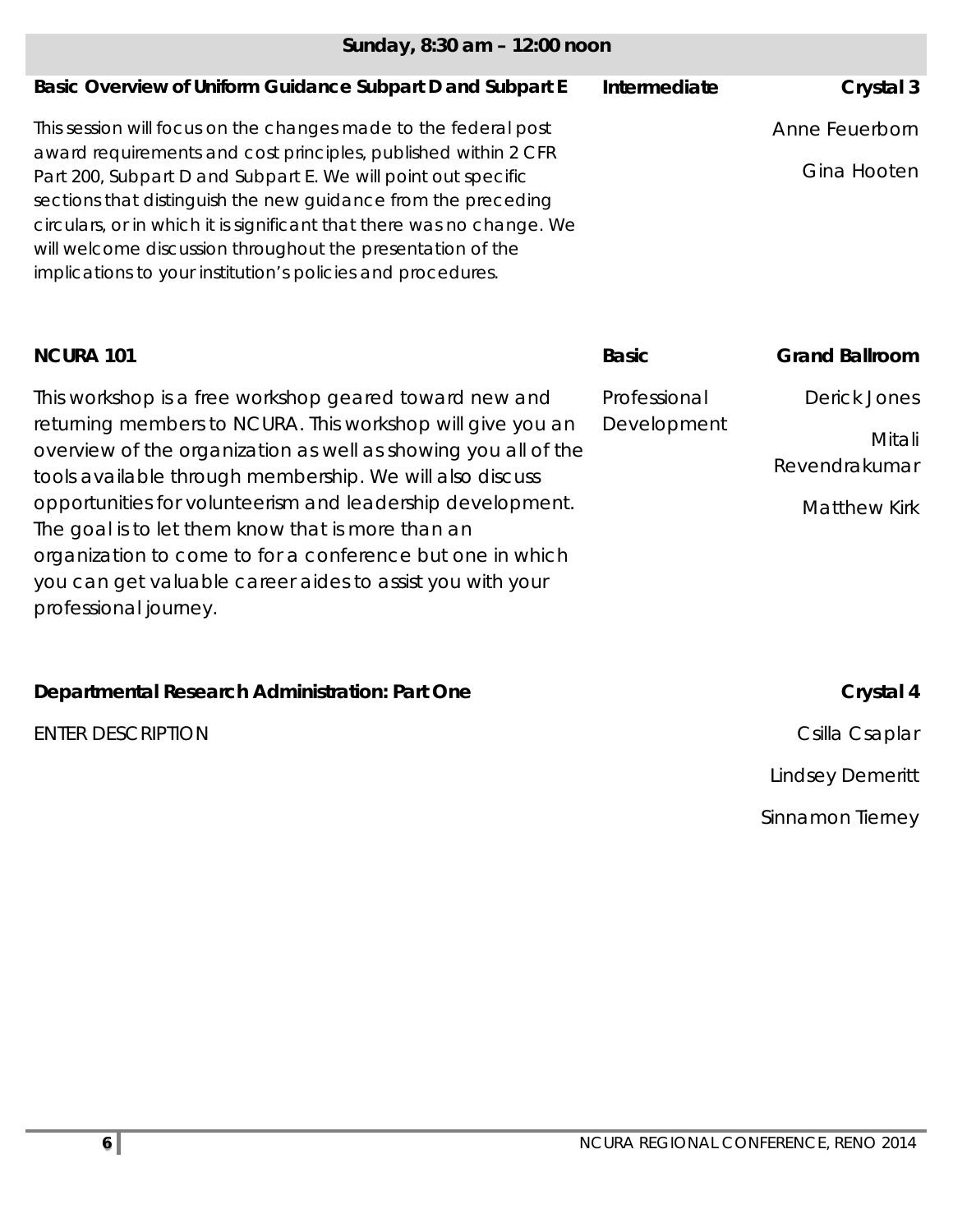## *Sunday, 1:30 pm – 5:00 pm*

| <b>Creating the Paperless Office</b>                                                                                                                                                                                                                                                                                                                                                                                                                                                                                                                                                                                                                                                                                                                                                                                                                                                    | Intermediate                                                 | Crystal 5                           |
|-----------------------------------------------------------------------------------------------------------------------------------------------------------------------------------------------------------------------------------------------------------------------------------------------------------------------------------------------------------------------------------------------------------------------------------------------------------------------------------------------------------------------------------------------------------------------------------------------------------------------------------------------------------------------------------------------------------------------------------------------------------------------------------------------------------------------------------------------------------------------------------------|--------------------------------------------------------------|-------------------------------------|
| Are you considering making your operations paper-free?<br>Have you considered what electronic files should look like<br>and how they should move within your office? How do you<br>convert all those old paper files? How to convince everyone<br>to "let go" of the paper? How much efficiency can be<br>achieved with having files at your fingertips? Discussions:<br>strategies for designing a paperless filing system, even in the<br>absence of an electronic data system; design and folder<br>structure for electronic filing system; conversion options for<br>years of old paper files and disposing of paper files;<br>implementation strategies for an electronic filing system;<br>pitfalls and lessons learned from the implementation of a<br>paperless system; how paperless files has improved office<br>workflow, customer service and proposal/award<br>management. | Sponsored<br>Programs<br>Administration<br>and<br>Operations | Jeri Muniz<br>Noah Congelliere      |
| <b>FAR/DFAR update</b>                                                                                                                                                                                                                                                                                                                                                                                                                                                                                                                                                                                                                                                                                                                                                                                                                                                                  | Advanced                                                     | Crystal 2                           |
| This session will provide an overview of how to use the FAR,<br>DFARS, and agency supplements, recognizing and handling<br>contract changes in Government contracts, and<br>problematic IT clauses/problematic FAR clauses. This training<br>will help you better understand: The contractor's<br>performance obligations under different types of contracts;<br>what things will aid the contractor to be successful under<br>each type; explain what contract changes are, how they<br>work, the risks with a FFP, CPFF, CPAF, CPIF, T&M contract,<br>and opportunities and discuss strategies for managing<br>constructive changes.                                                                                                                                                                                                                                                  | Contracting<br>and Legal                                     | Randy Draper<br>Kevin Stewart       |
| <b>Navigating Federal Forms</b>                                                                                                                                                                                                                                                                                                                                                                                                                                                                                                                                                                                                                                                                                                                                                                                                                                                         | <b>Basic</b>                                                 | Crystal 1                           |
| This session will cover federal sponsor specific forms and how<br>to navigate them. (This workshop was very well received at<br>PRA). Sponsors covered are NSF, NIH, NASA, and the<br>Department of Education. Representations and certifications<br>will also be covered.                                                                                                                                                                                                                                                                                                                                                                                                                                                                                                                                                                                                              |                                                              | Marj Townsend<br><b>Vicki Krell</b> |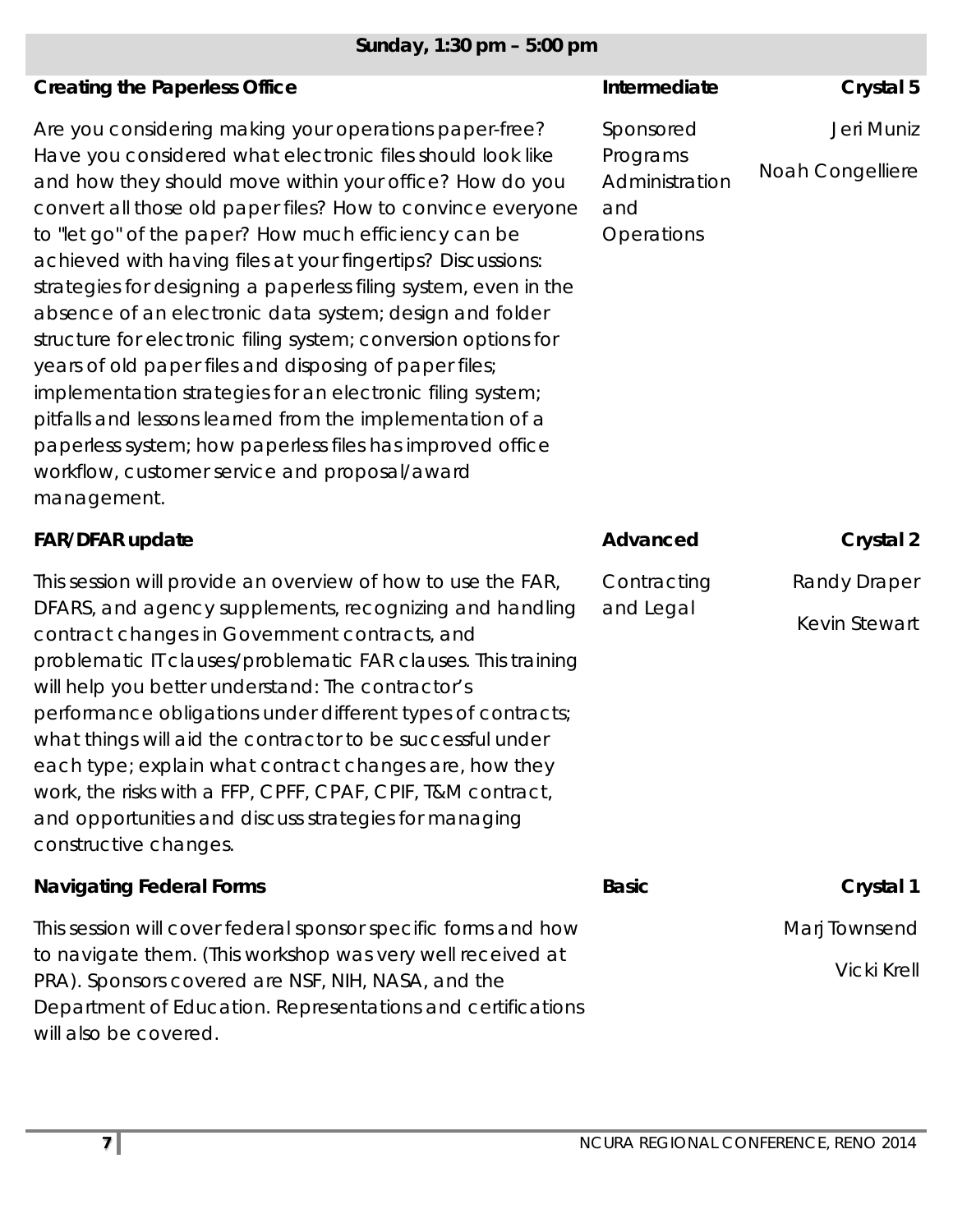## *Sunday, 1:30 pm – 5:00 pm*

| <b>Policy Development</b>                                                                                                                                                                                                                                                                                                                                                                                                                                                                                                                                                                                                                                                                                    | Intermediate                                                 | <b>Grand Ballroom</b>                                 |
|--------------------------------------------------------------------------------------------------------------------------------------------------------------------------------------------------------------------------------------------------------------------------------------------------------------------------------------------------------------------------------------------------------------------------------------------------------------------------------------------------------------------------------------------------------------------------------------------------------------------------------------------------------------------------------------------------------------|--------------------------------------------------------------|-------------------------------------------------------|
| This workshop provides a foundational understanding of the key<br>components of policy development and management.<br>Developing policies can be challenging because this process<br>requires that they be clear and concise and that all parties are<br>compliant with these stated policies. This workshop will provide<br>the attendees with the entire process of developing policies,<br>communicating and implementing them within the university<br>setting and provide strategies so that these polices are being<br>followed as well as developing a monitoring process. Developing<br>policies effectively is critical and that all parties must understand<br>the importance of such development. | Sponsored<br>Programs<br>Administration<br>and<br>Operations | Dennis Paffrath<br><b>Denise Clark</b><br>Lisa Mosley |
| <b>Subrecipient Monitoring</b>                                                                                                                                                                                                                                                                                                                                                                                                                                                                                                                                                                                                                                                                               | Intermediate                                                 | Carson 1                                              |
| This workshop will explore the full cycle of subawards and<br>subrecipient monitoring, a complex, shared responsibility<br>that begins at the time of proposal development and<br>extends throughout the life of the subaward. The workshop<br>will focus on sharing tips, strategies and practical guidance,<br>and is designed to introduce the topic to newcomers, as<br>well as provide comprehensive tools to more experienced<br>research administrators. Through discussions, case studies<br>and exercises, participants will work through implementation<br>strategies, approaches and solutions in areas of pre-award<br>risk analysis, as well as post-award monitoring.                          |                                                              | Mich Pane                                             |
| <b>Industry Contracts: A Survival Guide</b>                                                                                                                                                                                                                                                                                                                                                                                                                                                                                                                                                                                                                                                                  | Intermediate                                                 | Crystal 3                                             |
| This workshop will focus on building a foundation for, and<br>confidence with, reviewing and negotiating agreements with<br>industry, including research agreements, material transfer<br>agreements and non-disclosure agreements. The workshop will<br>include the anatomy of industry contracts, how to identify and                                                                                                                                                                                                                                                                                                                                                                                      | Contract and<br>Legal;<br>Compliance<br>and Ethics           | Sherylle Englander<br>Laleh Shayesteh                 |
| mitigate problematic clauses, the fundamentals of intellectual<br>property and licensing (a common discussion point in industry<br>agreements) and tips for approaching negotiations.                                                                                                                                                                                                                                                                                                                                                                                                                                                                                                                        |                                                              |                                                       |

**Departmental Research Administration: Part Two <b>Crystal 4** Crystal 4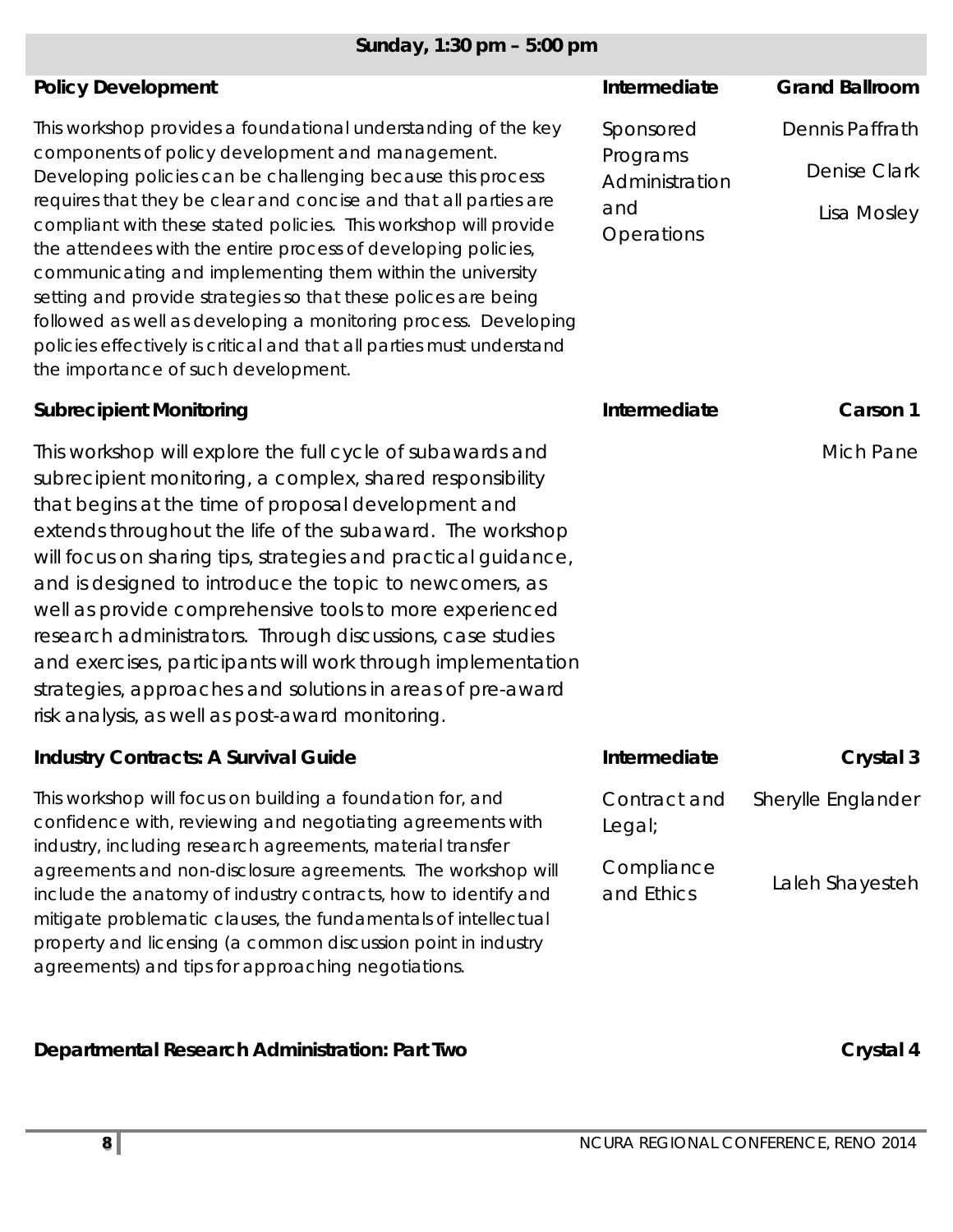## **National Council of University Research Administrators**

## **Region VI and VII Conference Program**

#### October 6<sup>th</sup> *Monday, 8:30 am – 10:00 am*

### **Keynote Address** Grand Ballroom **Grand Ballroom**

Dr. Dean Burkin

Professor of Pharmacology

## **Developing therapies for Children with Muscular Dystrophy**

 The long term goal of my research program is to develop therapies for children with muscular dystrophy. My laboratory employs a translational approach to move discoveries made in the laboratory to the bedside to improve the lives of patients and their families. To achieve this goal, my laboratory uses a combination of cell and molecular biology, transgenic and knockout mouse technology, muscle physiology, biochemistry and high throughput drug

discovery to understand disease pathogenesis and identify novel therapeutic targets and treatments for fatal muscle diseases. In this presentation I will cover my research program and the critical role the University of Nevada, Reno administrative personnel and support services play in moving my research program forward.

| Director, Cellular |
|--------------------|
| and Molecular      |
| Pharmacology       |
| and Physiology     |
| Graduate           |
| Program            |

University of Nevada School of Medicine, Reno

Founder and CEO, StrykaGen Corp.

**Enter Sponsorship Information, if applicable**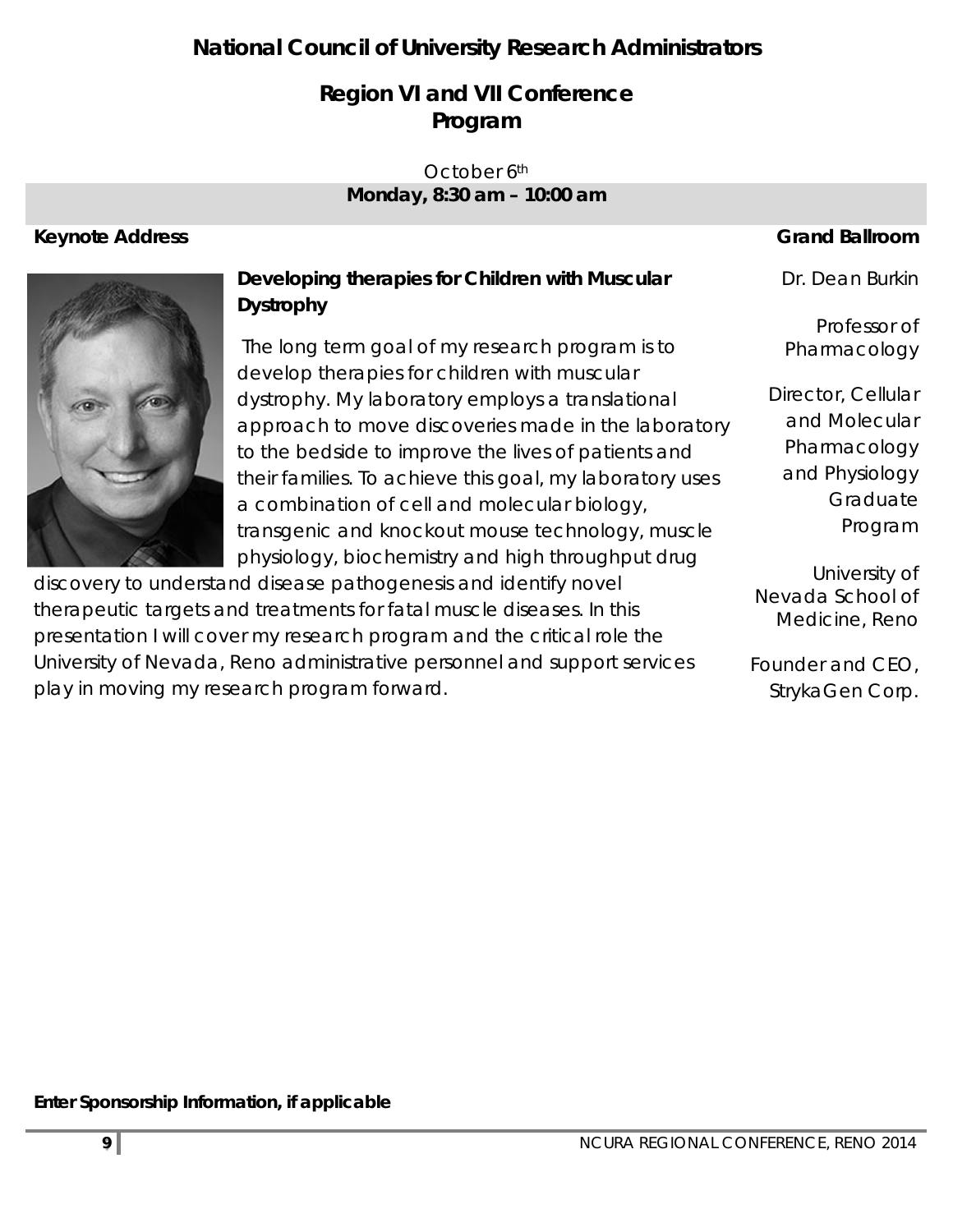## **National Council of University Research Administrators**

## **Region VI and VII Conference Program**

#### October 6<sup>th</sup> *Monday, 10:30 am – 12:00 noon*

#### **CONCURRENT SESSIONS**

| <b>Financial Interests and Intertwined Relationships</b>                                                                                                                                                                                                                                                                                                                                                                                                                                                                                                                                                                                                                                 | Intermediate              | Crystal 3                                                           |
|------------------------------------------------------------------------------------------------------------------------------------------------------------------------------------------------------------------------------------------------------------------------------------------------------------------------------------------------------------------------------------------------------------------------------------------------------------------------------------------------------------------------------------------------------------------------------------------------------------------------------------------------------------------------------------------|---------------------------|---------------------------------------------------------------------|
| <b>ENTER DESCRIPTION</b>                                                                                                                                                                                                                                                                                                                                                                                                                                                                                                                                                                                                                                                                 | Compliance<br>and Ethics; | <b>ENTER PANELISTS</b>                                              |
|                                                                                                                                                                                                                                                                                                                                                                                                                                                                                                                                                                                                                                                                                          | Post Award                |                                                                     |
| International Contracting - How to think globally,<br>researching locally while (hopefully) avoiding mutually<br>assured destruction                                                                                                                                                                                                                                                                                                                                                                                                                                                                                                                                                     | Intermediate              | Crystal 4                                                           |
| U.S. Universities are increasingly embracing funding from<br>international companies and governments. It can be enormously<br>challenging to harmonize the business cultures, research<br>administrations and contracting practices of two countries, while<br>simultaneously mitigating the risks faced by your university. This<br>session will provide an overview of international contracting,<br>including a discussion of standard contract clauses and how to<br>modify them for international collaborations, contract clauses of<br>unique importance in international collaborations, how to mitigate<br>risks when entering into international contracts, the differences in | Contracting<br>and Legal  | Sherylle Mills<br>Englander<br>Kristine M. Needle<br>Ty Helpenstill |
| the business cultures, standard terms and contracting practices of<br>various countries/regions (including EU, US, Asia and the Middle<br>East, etc.) and strategies to proactively break down barriers.                                                                                                                                                                                                                                                                                                                                                                                                                                                                                 |                           |                                                                     |
| Proposal Prep 101                                                                                                                                                                                                                                                                                                                                                                                                                                                                                                                                                                                                                                                                        | <b>Basic</b>              | Crystal 1                                                           |
| This session will look at the grants.gov and NSF FastLane<br>proposal preparation from a novice level. Attendees will<br>learn the most common errors/issues/oversights when<br>preparing a proposal and how to prevent them                                                                                                                                                                                                                                                                                                                                                                                                                                                             | Pre Award                 | <b>Lindsey Demeritt</b>                                             |

"*It's choice - not chance - that determines your destiny*." ~ Jean Nidetch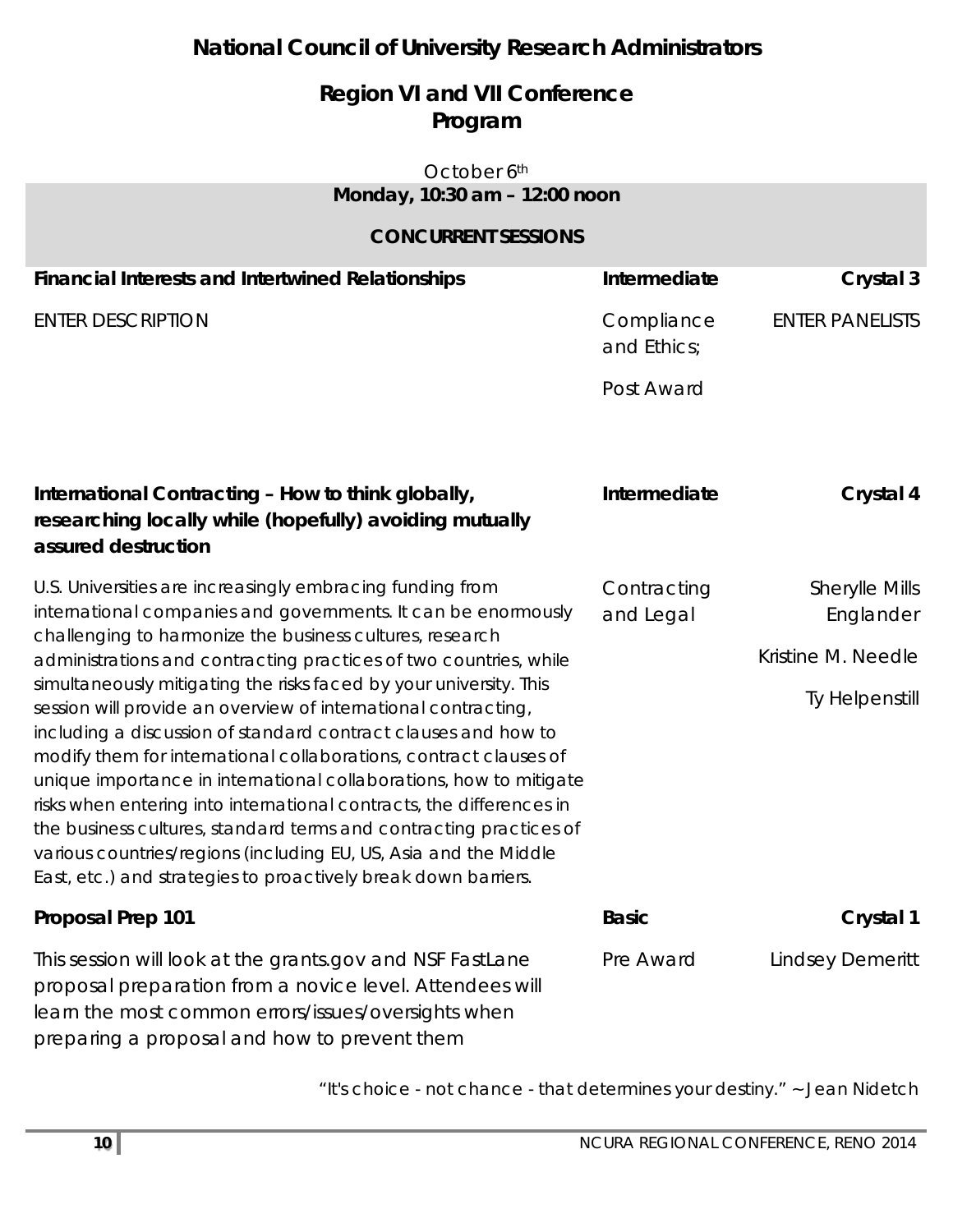| Monday, 10:30 am - 12:00 noon                                                                                                                                                                                                                                                                                                                                                                                                                                                                                                                                                                                                                                                                                                                                                                          |                                                 |                        |
|--------------------------------------------------------------------------------------------------------------------------------------------------------------------------------------------------------------------------------------------------------------------------------------------------------------------------------------------------------------------------------------------------------------------------------------------------------------------------------------------------------------------------------------------------------------------------------------------------------------------------------------------------------------------------------------------------------------------------------------------------------------------------------------------------------|-------------------------------------------------|------------------------|
| <b>CONCURRENT SESSIONS</b>                                                                                                                                                                                                                                                                                                                                                                                                                                                                                                                                                                                                                                                                                                                                                                             |                                                 |                        |
| Got Personality? How to manage different personalities in the<br>workplace successfully                                                                                                                                                                                                                                                                                                                                                                                                                                                                                                                                                                                                                                                                                                                | <b>Basic</b>                                    | Crystal 2              |
| The workplace is a vast network of differing personalities,<br>each new work environment rife with pitfalls. We have all<br>been part of a work team or department that had great<br>potential for success only to have personality conflicts stand<br>in the way. This session will focus on identifying the types of<br>personality in your workplace and how best to use that<br>knowledge to create an effective team. Learning<br>Objectives: - Identifying and understand the different<br>personality types you may encounter - Understand how<br>different personality traits impact decision making and<br>attitude - Learn how to build a team to highlight and focus<br>each members strength, while providing tools to bolster<br>employee weaknesses - Manage personality based conflict. | Professional<br>Development                     | Susan Frei Carson      |
| Performance Indicators and Assessment of a Grants and<br><b>Contracts Office/Benchmarking</b>                                                                                                                                                                                                                                                                                                                                                                                                                                                                                                                                                                                                                                                                                                          | Intermediate                                    | Carson 1               |
| <b>ENTER DESCRIPTION</b>                                                                                                                                                                                                                                                                                                                                                                                                                                                                                                                                                                                                                                                                                                                                                                               | Sponsored                                       | Dan Nordquist          |
|                                                                                                                                                                                                                                                                                                                                                                                                                                                                                                                                                                                                                                                                                                                                                                                                        | Programs<br>Administration<br>and<br>Operations | <b>Mich Pane</b>       |
| Implementing a Distributed Service Model for Research<br>Administration                                                                                                                                                                                                                                                                                                                                                                                                                                                                                                                                                                                                                                                                                                                                | <b>Basic</b>                                    | Crystal 5              |
| <b>ENTER DESCRIPTION</b>                                                                                                                                                                                                                                                                                                                                                                                                                                                                                                                                                                                                                                                                                                                                                                               | Sponsored<br>Programs<br>Administration         | <b>ENTER PANELISTS</b> |
|                                                                                                                                                                                                                                                                                                                                                                                                                                                                                                                                                                                                                                                                                                                                                                                                        | and<br>Operations                               | <b>UCSF</b>            |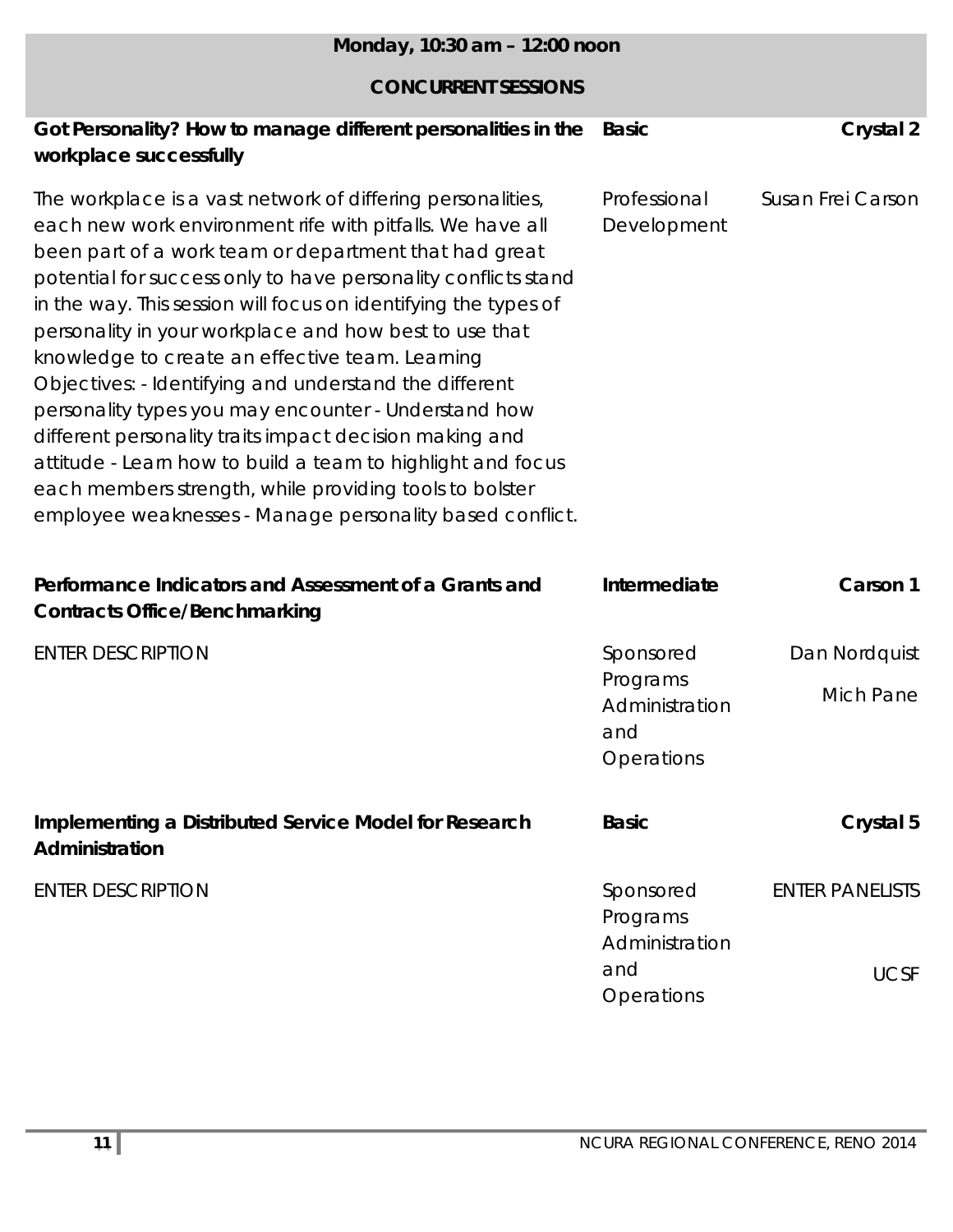## *Monday, 1:30 pm – 3:00 pm*

### **CONCURRENT SESSIONS**

#### **IACUC, IRB, and IBC** Crystal 3

ENTER DESCRIPTION **ENTER DESCRIPTION** 

and Ethics ENTER PANELISTS

| The Research Administrator as a Change Agent: Advocating<br><b>Process Improvements</b>                                                                                                                                                                                                                                                                                                                                                                                                                                                                                                                                                                                                                                                        | <b>Basic</b>                | Crystal 2                               |
|------------------------------------------------------------------------------------------------------------------------------------------------------------------------------------------------------------------------------------------------------------------------------------------------------------------------------------------------------------------------------------------------------------------------------------------------------------------------------------------------------------------------------------------------------------------------------------------------------------------------------------------------------------------------------------------------------------------------------------------------|-----------------------------|-----------------------------------------|
| In our world of research administration, change is the only<br>constant. Change management is a structured approach<br>for ensuring that changes are smoothly implemented and<br>that the lasting benefits are achieved. We will focus on the<br>impacts of change, particularly on people, and how they, as<br>individuals and teams, move from the current situation to the<br>new one. This session will draw on the speakers' personal<br>experiences and provide helpful tips and identify pitfalls<br>when facilitating process improvements, bridging gaps, and<br>promoting collaborations. Attendees will take away a clear<br>understanding of change management and a framework<br>for advocating change within their institutions. | Professional<br>Development | <b>Nannette Pettis</b><br>Jackie Hinton |
| <b>Subaward Risk Awareness and Best Practices</b>                                                                                                                                                                                                                                                                                                                                                                                                                                                                                                                                                                                                                                                                                              | Intermediate                | Crystal 1                               |
| This Session will provide intermediate-level information on<br>subaward risk awareness and suggested best practices to<br>follow. Representatives from Washington State University and<br>Stanford University will discuss potential concerns that you<br>may encounter at the onset or during the life of a project,<br>and provide prospective risk assessment and monitoring<br>solutions. Specific case studies, including items from both                                                                                                                                                                                                                                                                                                 | Pre Award                   | Derek Brown<br>Laura Register           |
| WSU and Stanford, will be highlighted.                                                                                                                                                                                                                                                                                                                                                                                                                                                                                                                                                                                                                                                                                                         |                             |                                         |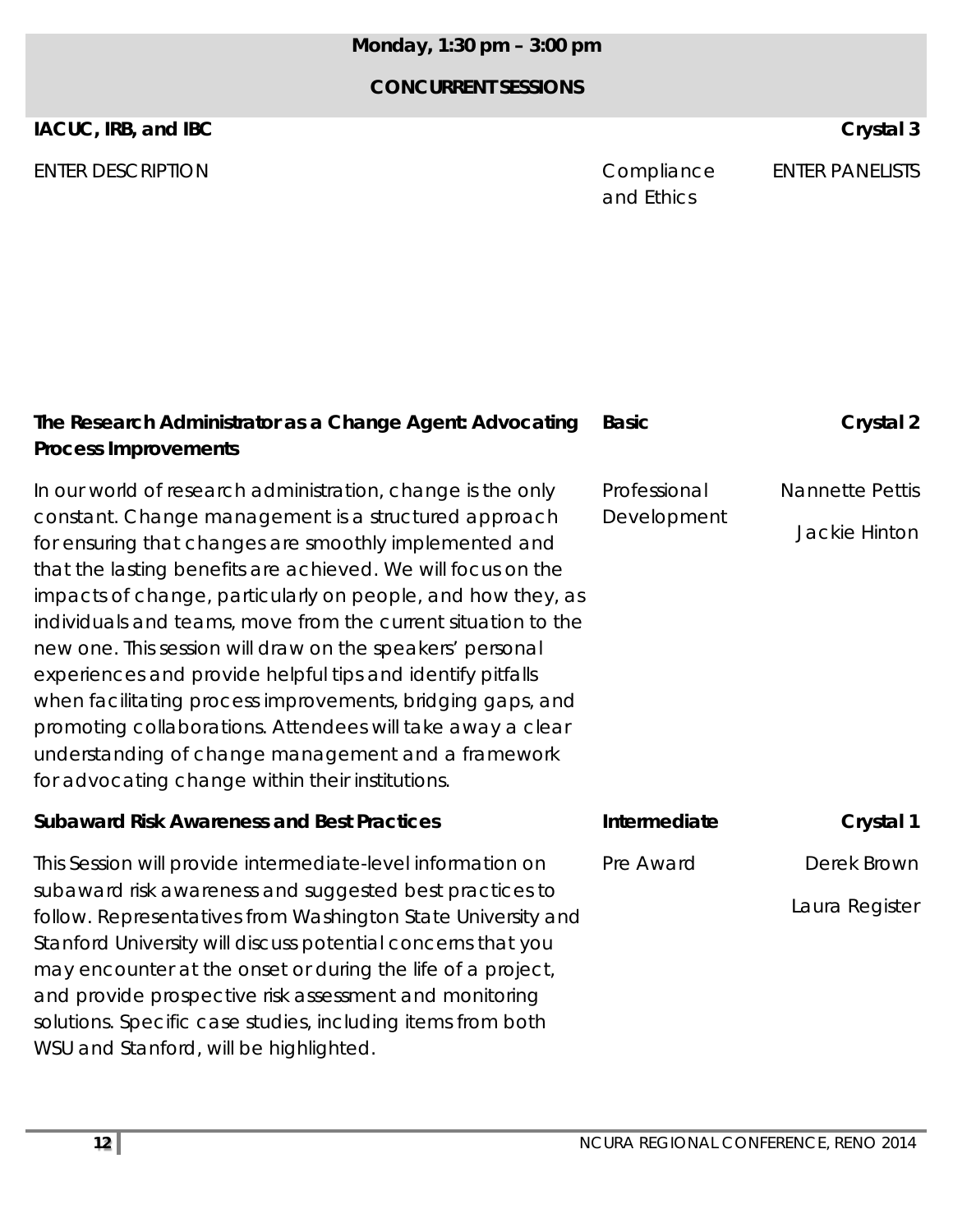| Monday, 1:30 pm $-$ 3:00 pm                                                                                                                                                                                                                                                                                                                                                                                 |              |                      |
|-------------------------------------------------------------------------------------------------------------------------------------------------------------------------------------------------------------------------------------------------------------------------------------------------------------------------------------------------------------------------------------------------------------|--------------|----------------------|
| <b>CONCURRENT SESSIONS</b>                                                                                                                                                                                                                                                                                                                                                                                  |              |                      |
| Are you a Good Steward of your Sponsored Research<br>Dollars?                                                                                                                                                                                                                                                                                                                                               | <b>Basic</b> | Crystal 4            |
| Stewardship is an ethic that embodies the responsible                                                                                                                                                                                                                                                                                                                                                       | Post Award   | Susan Frei Carson    |
| planning and management of resources. Does your<br>Department have it? More than just following the guidelines,<br>good stewardship goes above and beyond. Are you set up<br>for the successful life cycle of a sponsored project? This<br>session will focus on how to be a good steward and how to<br>set up successful systems, leadership, mentorship, and<br>infrastructure in order to be successful. |              | Samantha Aleshire    |
| <b>Problematic Clauses</b>                                                                                                                                                                                                                                                                                                                                                                                  | Intermediate | Crystal 5            |
| <b>ENTER DESCRIPTION</b>                                                                                                                                                                                                                                                                                                                                                                                    | Contracting  | Kevin Stewart        |
|                                                                                                                                                                                                                                                                                                                                                                                                             | and Legal    | <b>Allison Ramos</b> |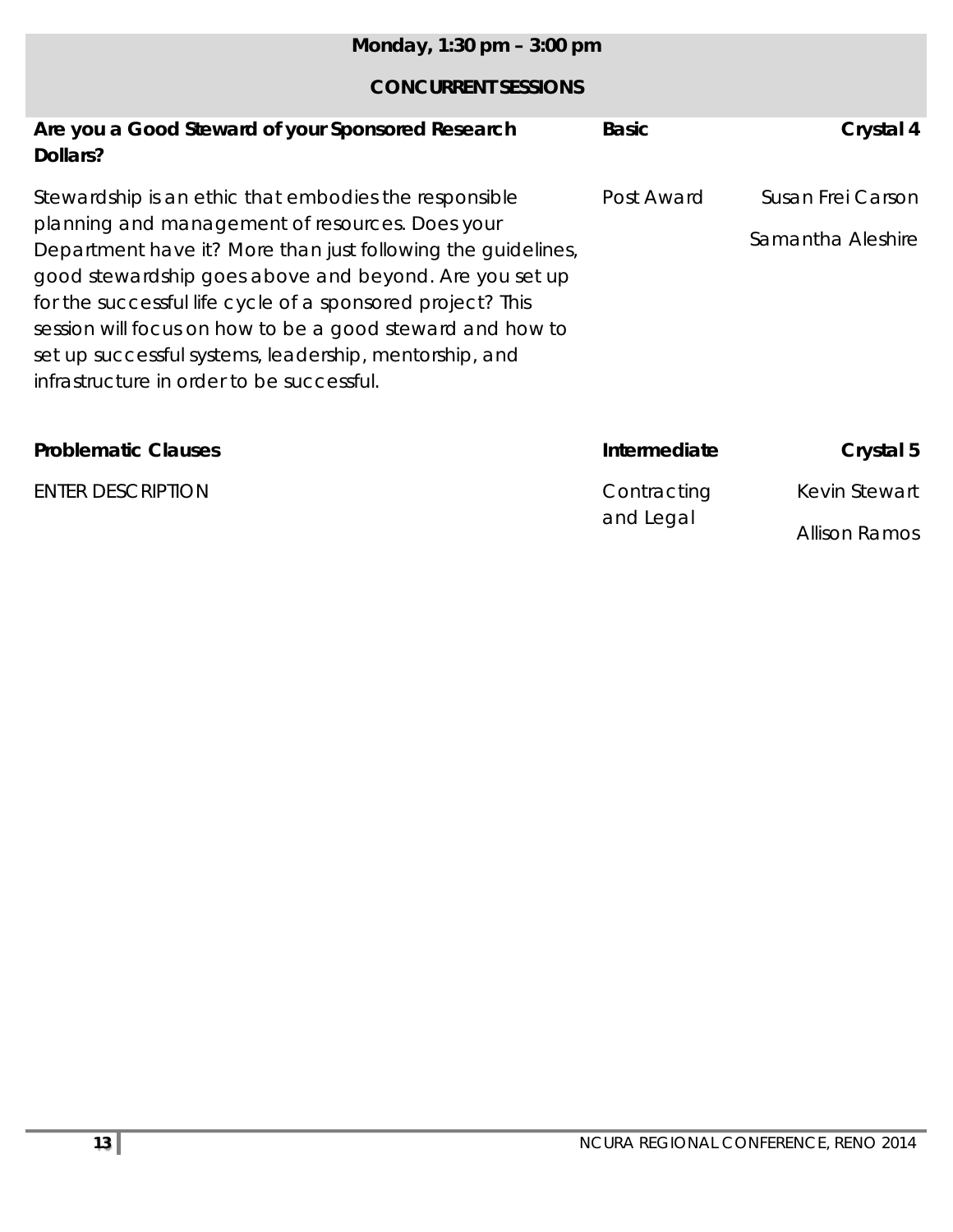|  |  | Monday, 1:30 pm - 3:00 pm |
|--|--|---------------------------|
|--|--|---------------------------|

#### **CONCURRENT SESSIONS**

| Training & Mentoring the Next Generation/Successful | Overview | Carson 1 |
|-----------------------------------------------------|----------|----------|
| Mentoring                                           |          |          |
|                                                     |          |          |

For the first time in modern history, the workplace now spans four generations (Traditionalists, Baby Boomers, Generation Xers and the Millennials). The challenge over the next decade will be to attract and retain a workforce as the business continues to tighten and technology continues to advance. Each group has their unique characteristics and attitudes towards work based on experiences. To effectively integrate these diverse generations into the workplace, leaders will need to embrace the changes and create a culture that demonstrates inclusion of this multigenerational workforce. Objectives: The session will focus on: • Gain an understanding of the characteristics, attitudes and values of each generation • Identifying specific actions a leader can take to coach, motivate and get results from each generation • Determine how which management approach may need to change when coaching, managing and retaining employees of different generations. Mentoring plays a significant role in enhancing the quality of work and professional career development of research administrators. The fundamental characteristics of a successful mentoring relationship involve clear communication, respect and a mutual understanding of the roles and responsibilities of both mentors and trainees. In this highly interactive session, key components in the process of mentoring in an academic environment will be described. Proper supervision and evaluation methods will be examined and some common pitfalls to avoid in mentoring relationships will be identified. Strategies to enhance responsible mentoring will be discussed.

Sponsored Programs **Administration** and Operations; Professional Development Tony Onofrietti Rosemary **Madnick** Elizabeth Sexton

"*Opportunists seek for a chance. Entrepreneurs make new chances*." ~ Toba Beta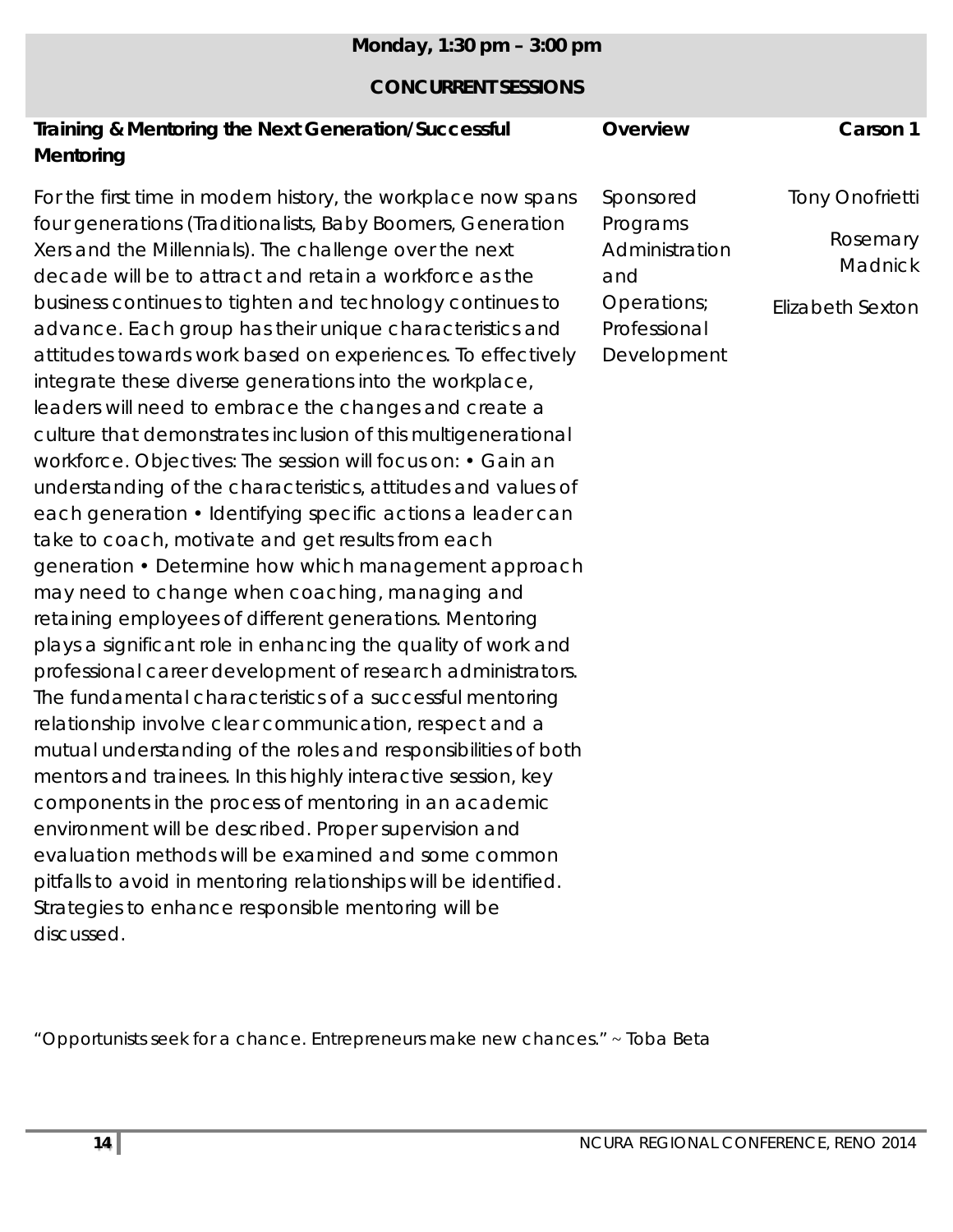## *Monday, 3:30 pm –5:00 pm*

| <b>Negotiating a Clinical Trial Agreement</b> | Intermediate             | Crystal 5              |
|-----------------------------------------------|--------------------------|------------------------|
| <b>ENTER DESCRIPTION</b>                      | Contracting<br>and Legal | <b>ENTER PANELISTS</b> |

| <b>Budget Development and Justifying the Costs</b>                                                                         | Overview                        | Crystal 1               |
|----------------------------------------------------------------------------------------------------------------------------|---------------------------------|-------------------------|
| Novice to Intermediate level information on Budget<br>Development and the process of Justifying those costs. We            | Pre Award                       | Mitali<br>Ravindrakumar |
| will talk about all the aspects of building a budget and then<br>an interactive step by step process to building a budget. |                                 | Kasey Zanoli            |
|                                                                                                                            |                                 |                         |
| <b>Establishing Proposal Deadlines</b>                                                                                     | <b>Basic</b>                    | Carson 1                |
| Central and departmental perspectives of establishing                                                                      | Sponsored                       | Nancy Lewis             |
| proposal deadlines.                                                                                                        | Programs<br>Administration      | Patti Manheim           |
|                                                                                                                            | and<br>Operations;<br>Pre Award | Mark Bourbonnais        |

| Federal Grants - Why and How Federal Grants are Different<br>from Federal Contracts | <b>Basic</b> | Crystal 3      |
|-------------------------------------------------------------------------------------|--------------|----------------|
| We will define the difference between procurement and                               |              | Csilla Csaplar |
| assistance transactions, and discuss the appropriate circulars                      |              |                |
| and regulations that apply to each.                                                 |              |                |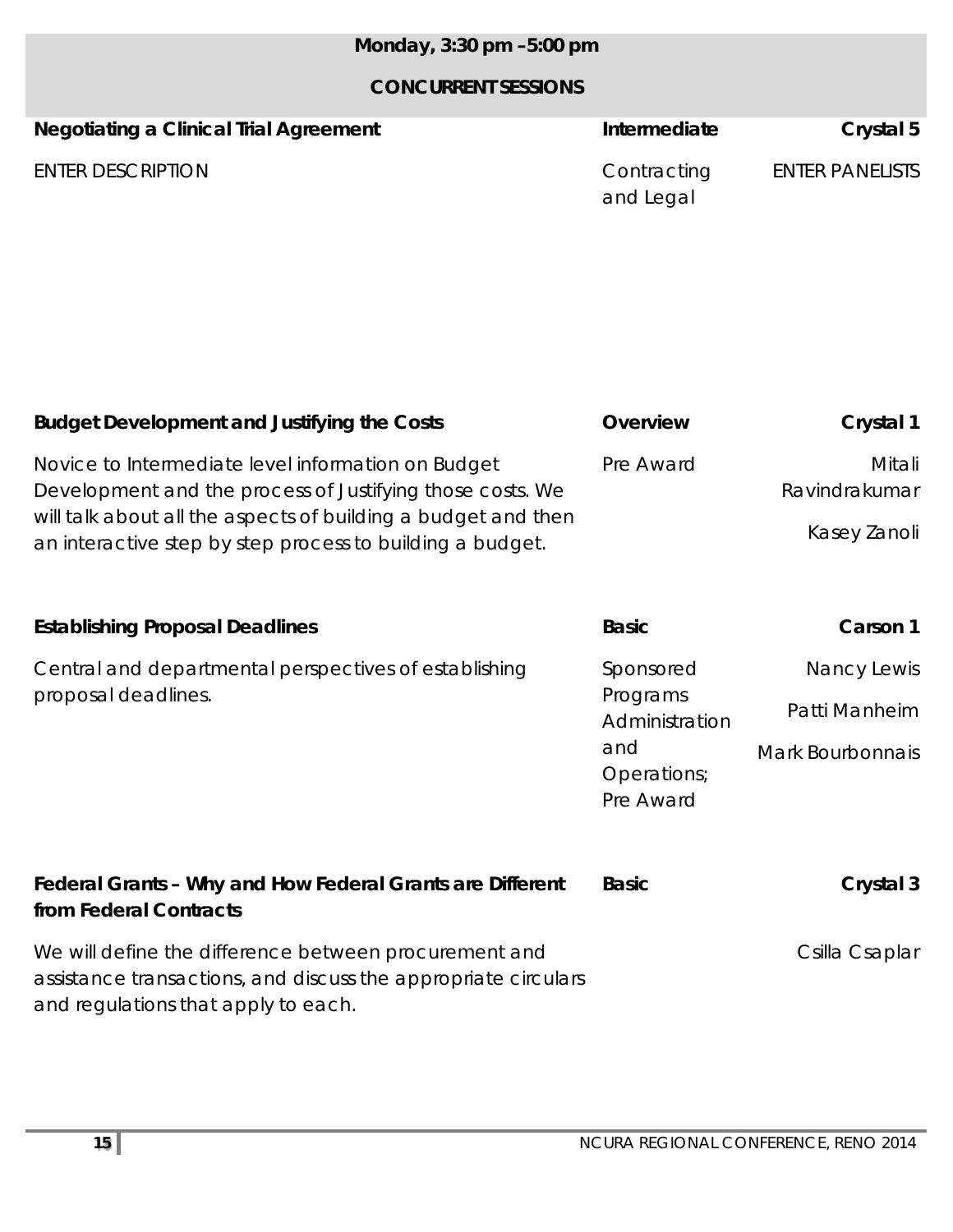## *Monday, 3:30 pm –5:00 pm*

## **CONCURRENT SESSIONS**

| Lead Me                                                                                                                                                                                    | Intermediate | Crystal 2             |
|--------------------------------------------------------------------------------------------------------------------------------------------------------------------------------------------|--------------|-----------------------|
| The Candidates for the Class of 2014 for the Lead Me                                                                                                                                       |              | Derick Jones          |
| program will present their Leadership Development project.<br>Each mentee is tasked with developing a leadership project<br>that will impact Research administration at their institutions |              | Natalie Baronian      |
| and beyond. With the guidance of their assigned mentee,                                                                                                                                    |              | Kimberly Jackson      |
| mentees have worked over the course of the program to                                                                                                                                      |              | Myrna Lindo           |
| incorporate the 5 practices of successful Leadership into<br>their projects. 1. Model the Way 2. Inspire a Shared Vision 3.                                                                |              | Yvette Villacana      |
| Challenge the Process 4. Enable others to Act 5. Encourage<br>the Heart Presenting your final presentation is a requirement                                                                |              | Leighsa<br>Washington |
| for successful completion and graduation from the program.                                                                                                                                 |              | Kasey Zanolli         |
| <b>Mythbusting F&amp;A</b>                                                                                                                                                                 | <b>Basic</b> | Crystal 4             |
| This session will explain the purpose of F&A rates at                                                                                                                                      | Post-Award   | Anne Feuerborn        |
| universities by discussing: the myths surrounding them, how<br>university decisions can impact the F&A rate outcomes, and<br>how the F&A rates impact various stakeholders at the          |              | Gina Hooten           |

university.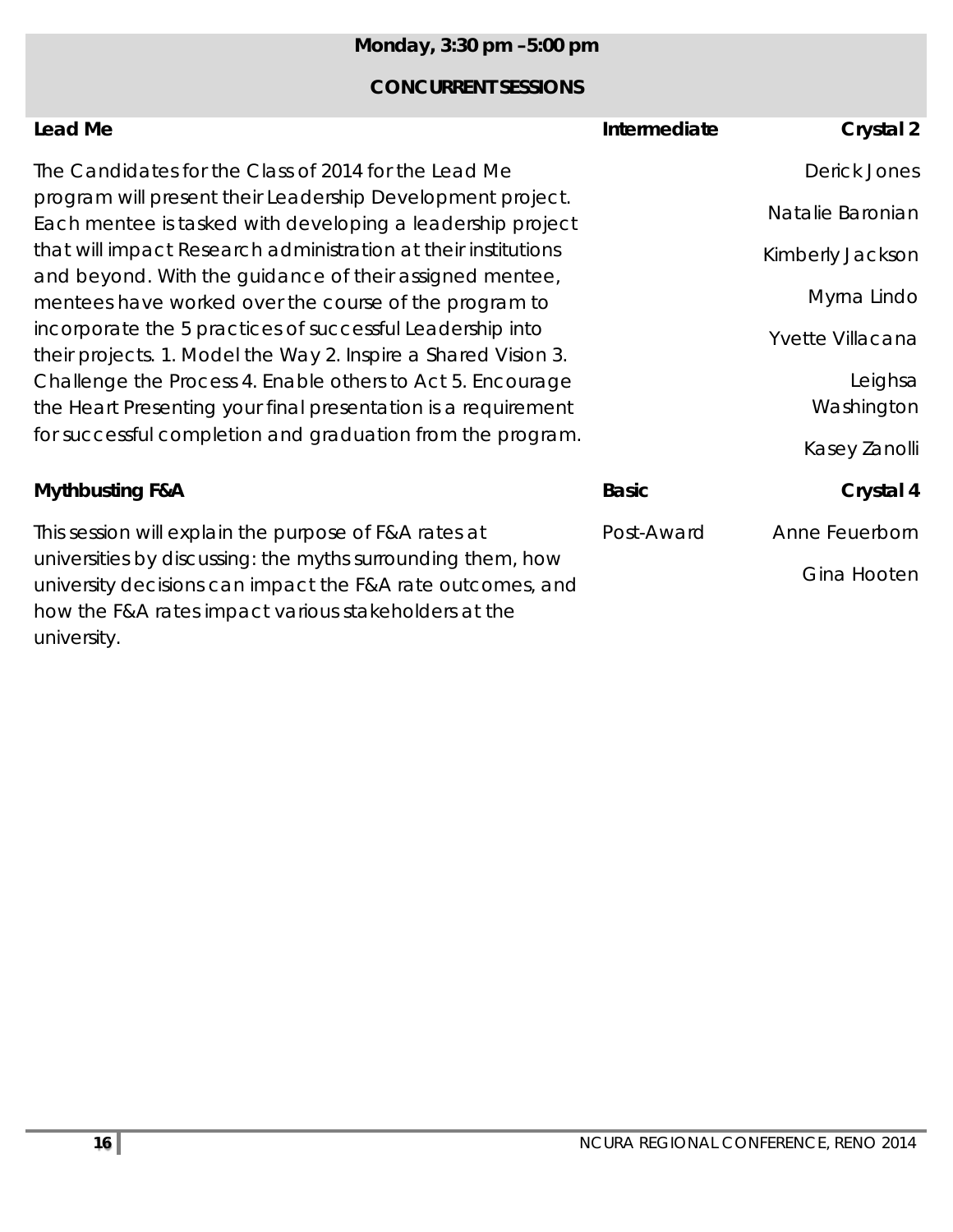## **National Council of University Research Administrators**

## **Region VI and VII Conference Program**

#### October 7<sup>th</sup> *Tuesday, 8:30 am – 10:00 am*

| <b>Roles and Responsibilities: Compliance Matters</b> | Intermediate | Crystal 3              |
|-------------------------------------------------------|--------------|------------------------|
| <b>ENTER DESCRIPTION</b>                              | Compliance   | <b>ENTER PANELISTS</b> |
|                                                       | and Ethics   |                        |

| Unleashing the Power of Anticipation to Develop Strategies to Overview |              | Crystal 2     |
|------------------------------------------------------------------------|--------------|---------------|
| <b>Meet Deadlines</b>                                                  |              |               |
| Do you find yourself working from a "dreadlines" mindset               | Professional | Julie Guggino |
| when it comes to meeting deadlines? Explore ways to                    | Development  |               |
| unleash the power of anticipation by dusting off the skillset          |              |               |
| you probably already possess. We will focus on ways to                 |              |               |
| apply this powerful set of skills to research administration.          |              |               |
| Wouldn't you love to meet all those pesky deadlines with               |              |               |
| greater finesse and reduce your stress level at the same               |              |               |
| time?                                                                  |              |               |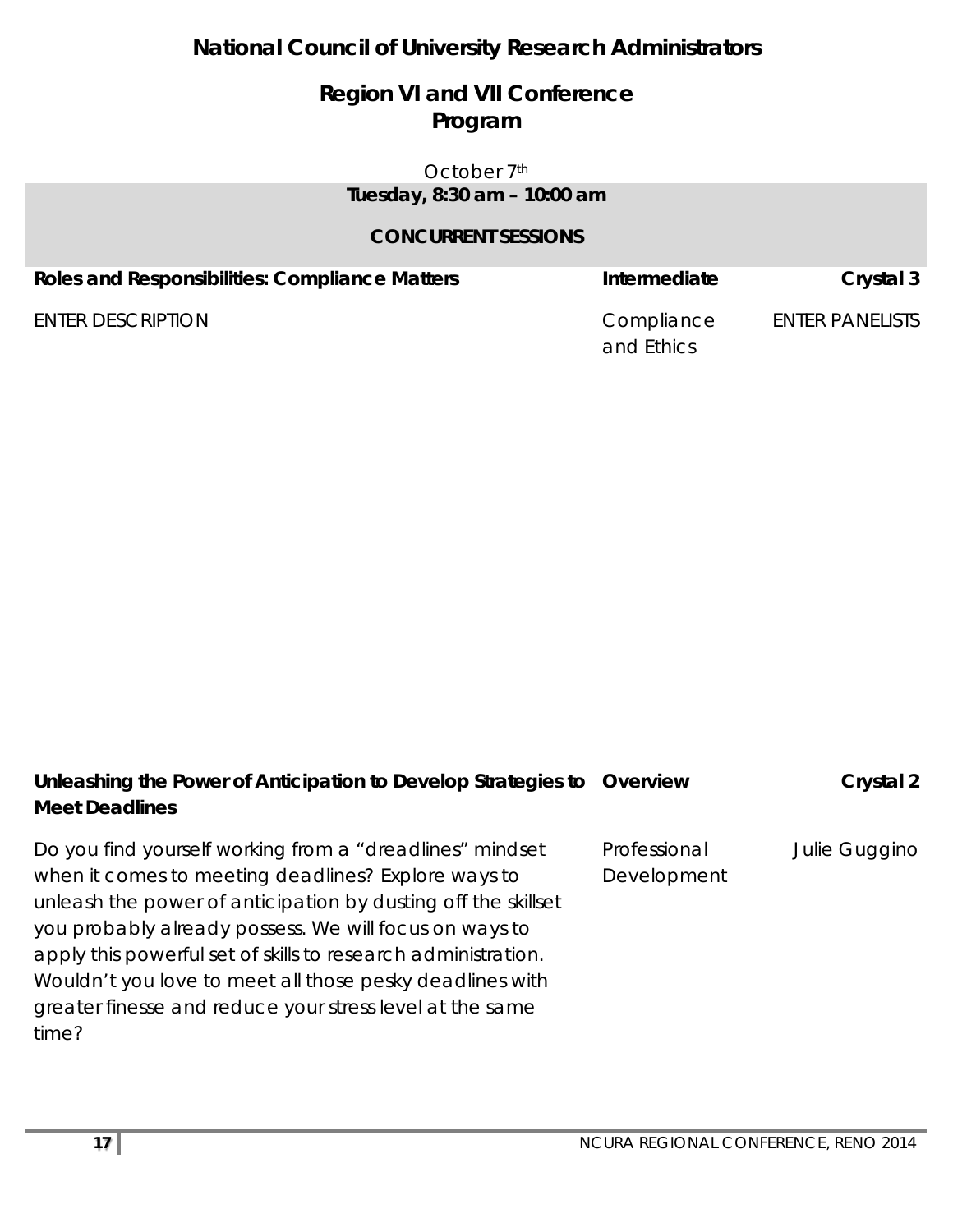| Tuesday, 8:30 am - 10:00 am                                                                                                                                                                                                                                                                                                                                                                                                                                                                                                                                                                                                                                                                                                                                                                                                                               |                                                                                              |                                                |
|-----------------------------------------------------------------------------------------------------------------------------------------------------------------------------------------------------------------------------------------------------------------------------------------------------------------------------------------------------------------------------------------------------------------------------------------------------------------------------------------------------------------------------------------------------------------------------------------------------------------------------------------------------------------------------------------------------------------------------------------------------------------------------------------------------------------------------------------------------------|----------------------------------------------------------------------------------------------|------------------------------------------------|
| <b>CONCURRENT SESSIONS</b>                                                                                                                                                                                                                                                                                                                                                                                                                                                                                                                                                                                                                                                                                                                                                                                                                                |                                                                                              |                                                |
| <b>Change Management: Surviving and Thriving</b>                                                                                                                                                                                                                                                                                                                                                                                                                                                                                                                                                                                                                                                                                                                                                                                                          | Intermediate                                                                                 | Carson 1                                       |
| Change Management is a structured approach for ensuring<br>that changes are thoroughly and smoothly implemented<br>and the lasting benefits of change are realized. The session<br>will focus on the wider impacts of change management and<br>how research administrators can establish the framework for<br>managing change systematically.                                                                                                                                                                                                                                                                                                                                                                                                                                                                                                             | Sponsored<br>Programs<br>Administration<br>and<br>Operations;<br>Professional<br>Development | Rosemary<br>Madnick<br><b>Elizabeth Sexton</b> |
| Collaborative Science and the Role of the Researcher in<br>Society                                                                                                                                                                                                                                                                                                                                                                                                                                                                                                                                                                                                                                                                                                                                                                                        | Intermediate                                                                                 | Crystal 4                                      |
| A variety of collaborative relationships in research amongst<br>academia, industry, government and society result in<br>different roles for the researcher. Whether viewed as a<br>"discoverer of new knowledge", an "independent authority",<br>or a "deliverer of tangible goods", researchers often face<br>conflicting agendas while striving to ensure scientific<br>objectivity and ethical decision-making in their work.<br>Research Administrators can become more effective and<br>productive in their work and interactions with researchers by<br>better understanding these differing roles and dynamics. This<br>presentation will discuss some of these conflicting agendas,<br>the different roles of researchers, how the practice of<br>science is affected, and how the training of new researchers<br>and staff members are impacted. | Pre Award                                                                                    | <b>Tony Onofrietti</b>                         |

| <b>Effective Job Descriptions</b> | <b>Basic</b>   | Crystal 1              |
|-----------------------------------|----------------|------------------------|
| <b>ENTER DESCRIPTION</b>          | Sponsored      | <b>ENTER PANELISTS</b> |
|                                   | Programs       |                        |
|                                   | Administration |                        |
|                                   | and            |                        |
|                                   | Operations     |                        |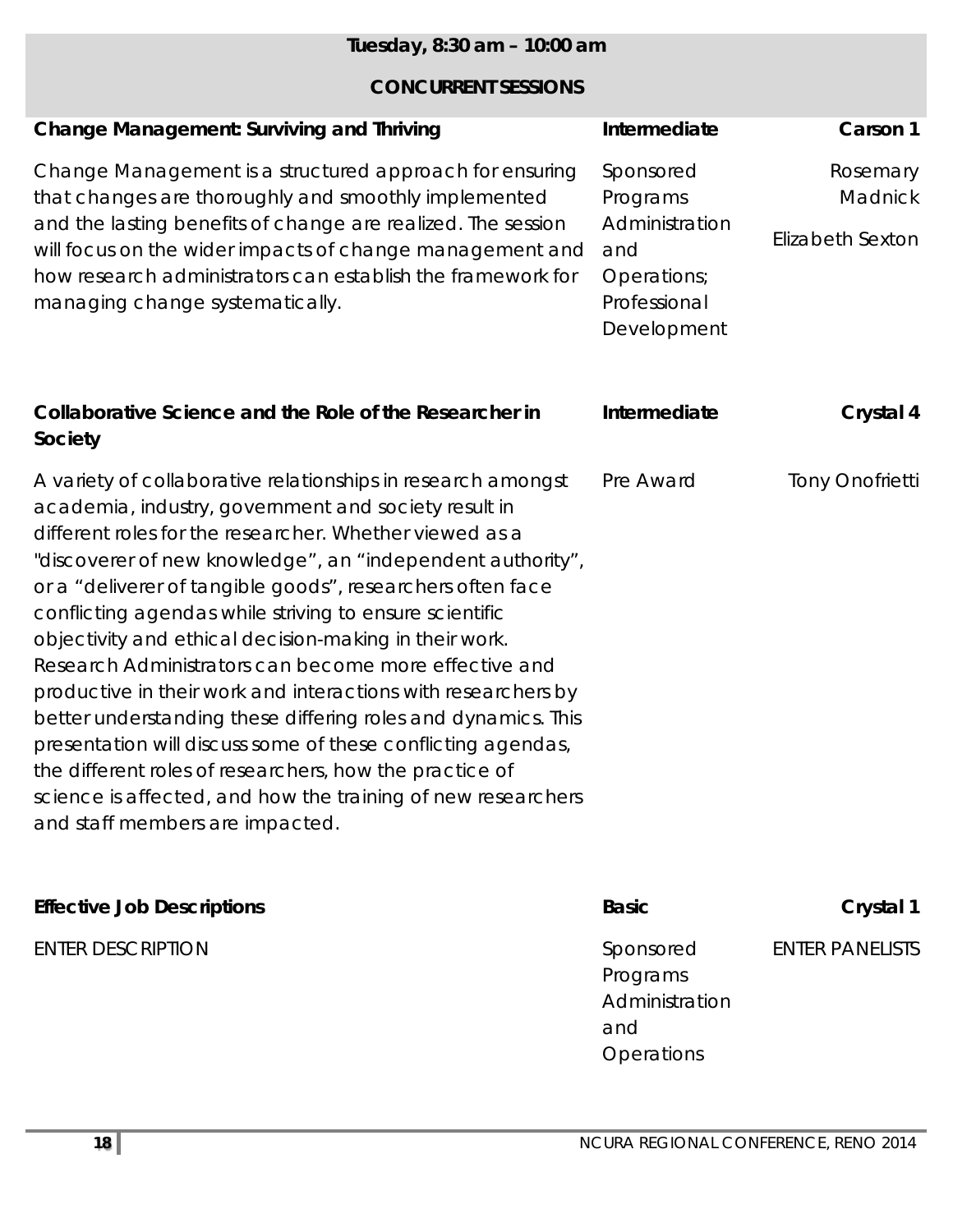## *Tuesday, 8:30 am – 10:00 am* **DISCUSSION GROUP Favorite Post Award Topics** Crystal 5 This discussion group will focus on common issues facing post award administrators. We will talk about managing costsharing, cost-transfers, rebudgeting requests and close-outs. Please come with post-award issues that you would like to discuss with the group. Post Award Kim Eudy *Tuesday, 10:30 am – 12:00 noon* **CONCURRENT SESSIONS SPA Office Reorganization Crystal 1 Intermediate** Crystal 1 In response to new institutional initiatives. Reinventing your business model. Sponsored Programs Administration and **Operations** Dennis Paffrath **MCA: Best Practices and Fear Intermediate Carson 1**

Coverage analysis and feasibility for clinical trials. How to do budgeting, coverage analysis using institutional resources, why to do this, etc. Rationale and mechanism for doing feasibility study of the trial prior to contract negotiation.

| Research Administration Portals: Making our Jobs Easier Up<br>and Down the Line | Overview  | Crystal 5     |
|---------------------------------------------------------------------------------|-----------|---------------|
| This Session will give overview level information on what                       | Sponsored | Dan Nordquist |
| every research administrator needs to know about                                | Programs  |               |

ery research administrator needs to know about homegrown portals. Washington State University and Stanford University will demonstrate their portals, which connect online routing and approval systems with their grants databases, powerful monitoring and reporting tools in and of themselves. Routing procedures, practice database reporting queries, and some "lessons learned along the way" will provide a great overview of an efficient homegrown system. We will even show you how to drag and drop. Administration and **Operations** 

Helene Orescan

Bishoy Anastasi

Mich Pane

Derek Brown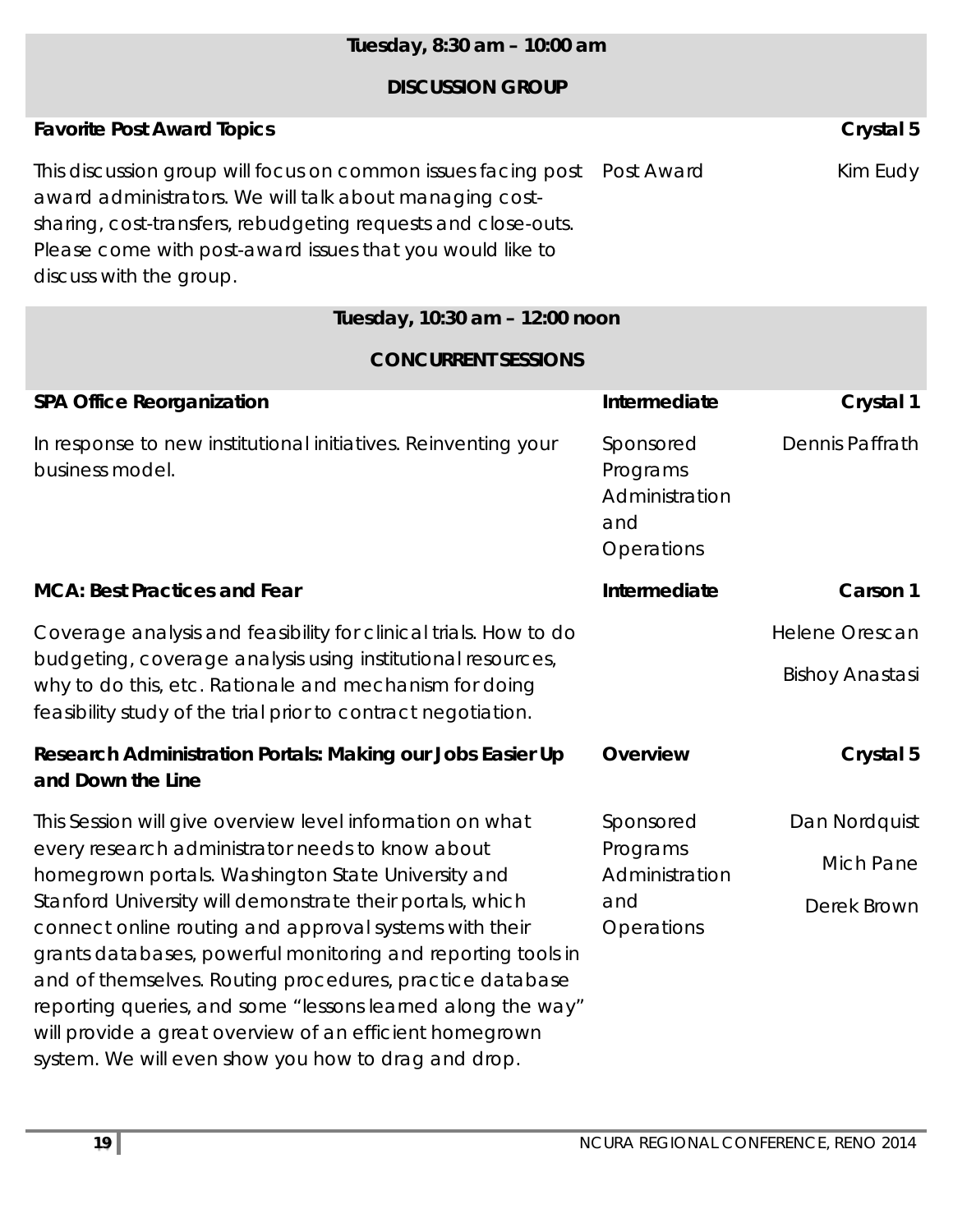| Tuesday, 10:30 am - 12:00 noon                                                                                                                                                                                                                                                                                                                                                                                                                                                                                                                                                                                                                                                                                                                                                                      |                          |                            |
|-----------------------------------------------------------------------------------------------------------------------------------------------------------------------------------------------------------------------------------------------------------------------------------------------------------------------------------------------------------------------------------------------------------------------------------------------------------------------------------------------------------------------------------------------------------------------------------------------------------------------------------------------------------------------------------------------------------------------------------------------------------------------------------------------------|--------------------------|----------------------------|
| <b>DISCUSSION GROUPS</b>                                                                                                                                                                                                                                                                                                                                                                                                                                                                                                                                                                                                                                                                                                                                                                            |                          |                            |
| <b>Best Practices for Closing Out Sponsored Projects</b>                                                                                                                                                                                                                                                                                                                                                                                                                                                                                                                                                                                                                                                                                                                                            | <b>Basic</b>             | Crystal 4                  |
| Yay, a project has ended, now what do we do? Project<br>closeout is an important step because it could be the last<br>opportunity an institution may have to ensure the project<br>was compliant with the award terms and conditions. The<br>purpose of this discussion group is to share best practices in<br>closing out awards. Topics will include project cost review,<br>award reporting requirements, and property disposition.                                                                                                                                                                                                                                                                                                                                                              | Post Award               | Tara Seaton                |
| <b>Strategies for Surviving Audits</b>                                                                                                                                                                                                                                                                                                                                                                                                                                                                                                                                                                                                                                                                                                                                                              |                          | Crystal 2                  |
| In this session, we will present strategies, tips and best                                                                                                                                                                                                                                                                                                                                                                                                                                                                                                                                                                                                                                                                                                                                          | Post Award               | Andres Chan                |
| practices to prepare for and manage the audit process.<br>Emphasis will be on audit preparation strategies, how to<br>respond to and implement recommendations, and best<br>practices for addressing findings.                                                                                                                                                                                                                                                                                                                                                                                                                                                                                                                                                                                      |                          | <b>Alison Sanders</b>      |
| The Conflicted Party: What constitutes an OCI vs. an FCOI<br>and what's the big fuss all about? Identifying, Disclosing and<br>Resolving Organizational vs. Financial Conflicts of Interests.                                                                                                                                                                                                                                                                                                                                                                                                                                                                                                                                                                                                       | Intermediate             | Crystal 3                  |
| This session will discuss, What is an OCI vs. an FCOI and what                                                                                                                                                                                                                                                                                                                                                                                                                                                                                                                                                                                                                                                                                                                                      | Contracting              | <b>Christine Marquez</b>   |
| does it matter; what laws and federal regulation define both<br>and key overarching concerns regarding both. Organization<br>Conflicts of Interest (OCI) vs. Financial Conflict of Interest-The and Ethics<br>session will discuss the key OCI FAR Regulation that applies<br>government wide to non-profits and the HHS requirement for<br>FCOI affecting the management of grant funding. We will<br>discuss the two overarching concerns regarding OCI and<br>provide Specific case studies add examples to address the<br>range of possible conflicts that can arise in modern<br>government contracting, as well the issues involved with<br>subrecipient monitoring. In addition, proper disclosure and<br>appropriate means to mitigate apparent or perceived<br>conflicts will be provided. | and Legal;<br>Compliance | Lillie Ryans-<br>Culclager |

**Tuesday Lunch: Regional Business Meetings**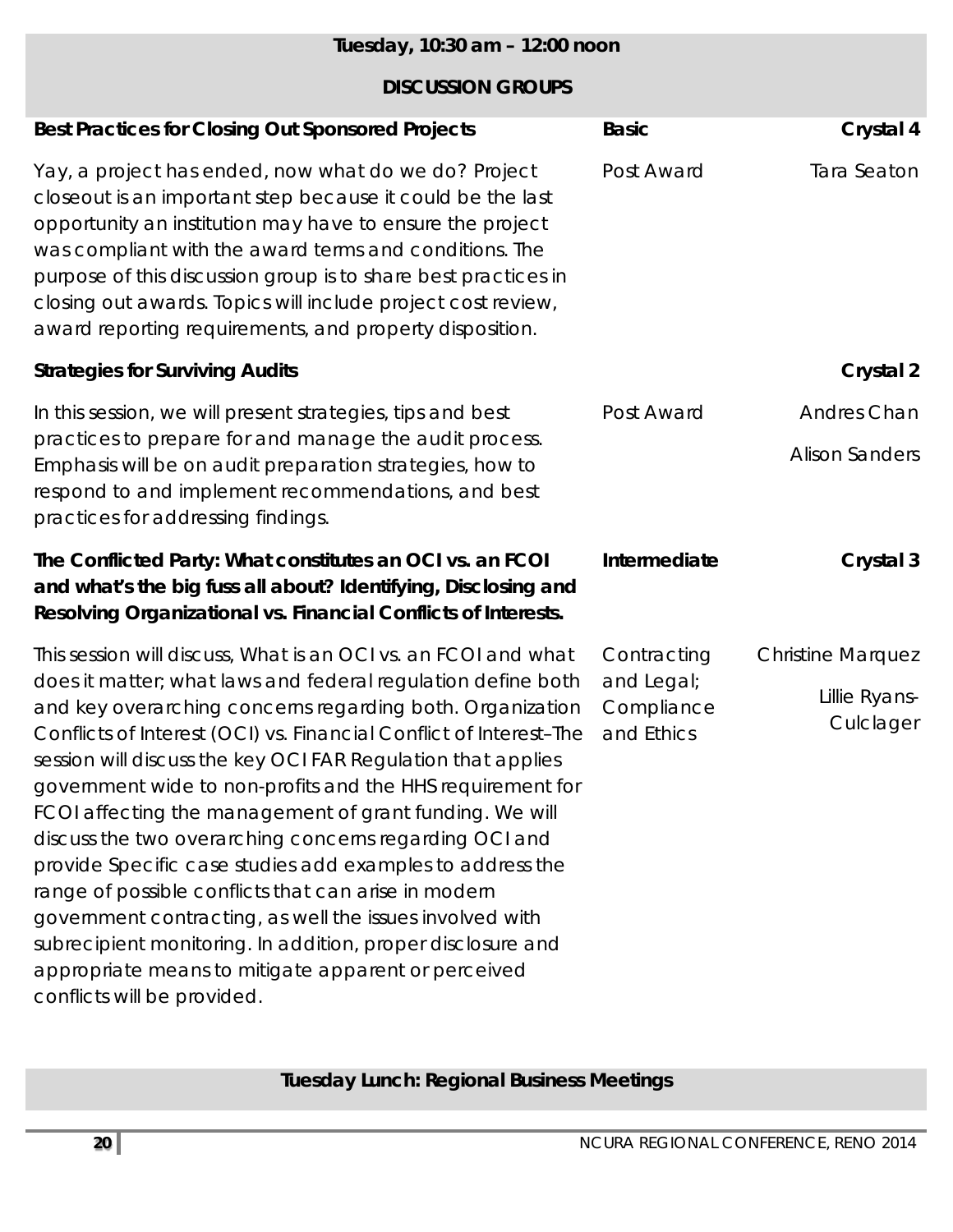### *Tuesday, 1:30 pm – 3:00 pm*

#### **CONCURRENT SESSIONS**

### **Relationship Building Carson 1 Basic Basic Carson 1**

Making friends on campus. The state of the state of the state of the state of the state of the state of the state of the state of the state of the state of the state of the state of the state of the state of the state of t

### Central and Department Together: Bridging the Gap

Most Research Administrators often find themselves asking the same question. Who's responsibility is it? Central or Departmental? This session will help Research Administrators know how to navigate the gray area and how to set up clear lines of communications, responsibilities, and routing to ensure all aspects of Award Administration are met. Identifying the gaps and solutions on how to bridge the often large informational gap between the two. Learning

### **Climbing the Ladder: Panel Discussion from Senior Leadership on How to Move Up in Your Career Path**

Have you ever wondered how someone became the Pre-Award Manager, Director of the Office of Sponsored Projects or the Vice President of Research? This panel discussion will feature panelists in senior leadership positions within the field of research administration providing insight into their career path, hurdles, challenges and successes as well as provide feedback on the necessary resources to be successful in creating a professional development path. The panelists will also address the skills, credentials, education and "advice" on how to move forward or transition in your career. If you are in pre-award and interested in learning compliance or post-award, or perhaps you wish to move from a specialist to an officer or from departmental coordinator to central. This panel is for you! Please come with your questions.

| Intermediate              | Crystal 1           |
|---------------------------|---------------------|
| Sponsored                 | Marj Townsend       |
| Program<br>Administration | Mich Pane           |
| and                       | Josie Jimenez       |
| Operations;               | <b>Vickie Krell</b> |
| Post Award                | Susan Frei Carson   |

Samantha Aleshire

and more!

| Overview                    | Crystal 2                            |
|-----------------------------|--------------------------------------|
| Professional<br>Development | Moderator:<br>Vanessa Quiroz<br>Hotz |
|                             | Panelists:                           |
|                             | Dan Nordquist                        |
|                             | <b>Tony Onofrietti</b>               |
|                             | Marjorie<br>Piechowski               |
|                             | Sandra Sward                         |
|                             |                                      |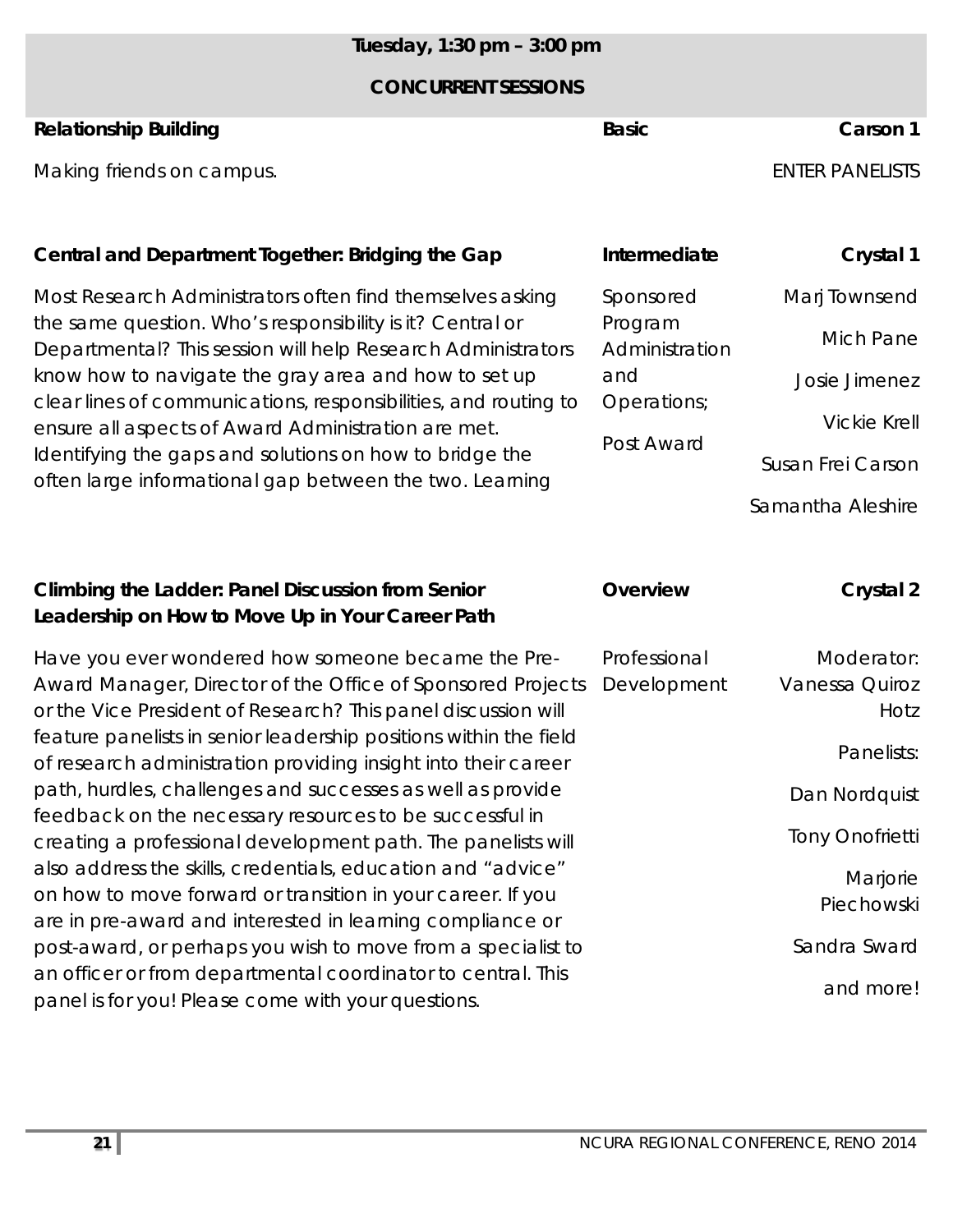## *Tuesday, 1:30 pm – 3:00 pm*

| <b>Collaborating with Tech Transfer</b>                                                                                                                                                                                                                                                                                                                                                                                                                                                                                                                                                                                                | Advanced                                                    | Crystal 3         |
|----------------------------------------------------------------------------------------------------------------------------------------------------------------------------------------------------------------------------------------------------------------------------------------------------------------------------------------------------------------------------------------------------------------------------------------------------------------------------------------------------------------------------------------------------------------------------------------------------------------------------------------|-------------------------------------------------------------|-------------------|
| Spin-off companies by faculty SBIR/STTR                                                                                                                                                                                                                                                                                                                                                                                                                                                                                                                                                                                                | Sponsored                                                   | Nancy Lewis       |
|                                                                                                                                                                                                                                                                                                                                                                                                                                                                                                                                                                                                                                        | Program<br>Administration<br>and<br>Operations              | Earle Hager       |
| <b>Pre-Award Preparation for Post-Award Success</b>                                                                                                                                                                                                                                                                                                                                                                                                                                                                                                                                                                                    | Overview                                                    | Crystal 4         |
| Do you in the Pre-Award Office keep asking yourself the following<br>questions about your Post Award colleagues - Why do they keep<br>coming back asking more questions? Who are those guys? Who<br>let them in here? Why don't they get it? A Post Award veteran<br>"old-timer" will attempt to explain for Pre-Award colleagues why<br>we sometimes drive you crazy. It is not only because we enjoy it,<br>but also because just like you we are trying to provide excellent<br>customer service. This session will try to highlight the issues Post<br>Award hopes every award document includes and why it is<br>important to us. | Pre-Award                                                   | <b>Tim Reuter</b> |
| <b>New Software Implementation</b>                                                                                                                                                                                                                                                                                                                                                                                                                                                                                                                                                                                                     | Intermediate                                                | Crystal 5         |
| <b>ENTER DESCRIPTION</b>                                                                                                                                                                                                                                                                                                                                                                                                                                                                                                                                                                                                               | Sponsored<br>Program<br>Administration<br>and<br>Operations | Karen Smith       |
| Websites - Can you find what you're looking for?                                                                                                                                                                                                                                                                                                                                                                                                                                                                                                                                                                                       | <b>Basic</b>                                                | Carson 1          |
| Tips and techniques for setting up a user friendly and<br>informative website.                                                                                                                                                                                                                                                                                                                                                                                                                                                                                                                                                         | Sponsored<br>Program<br>Administration<br>and<br>Operations | Patti McCabe      |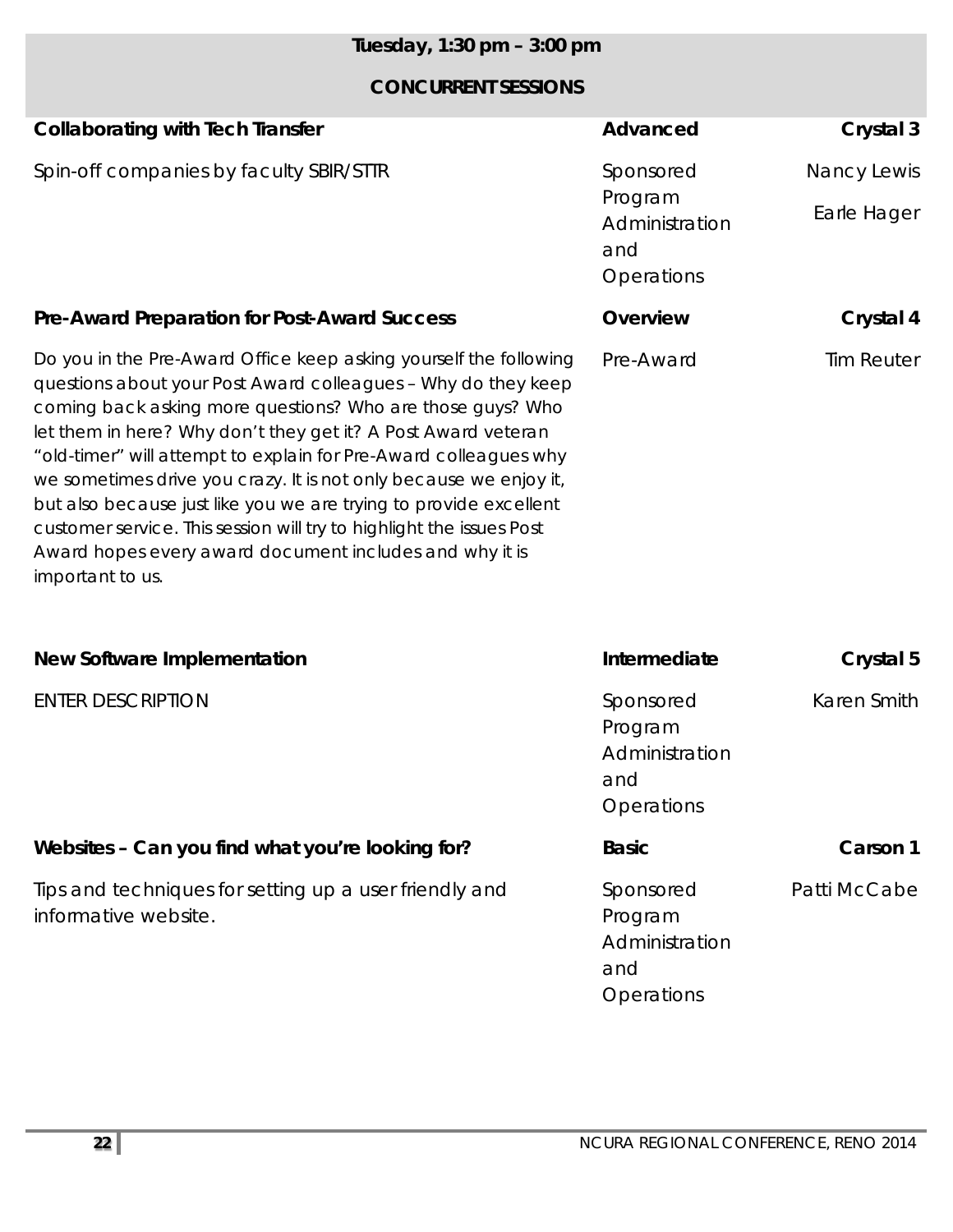## *Tuesday, 3:30 pm – 5:00 pm*

| <b>Motivating Investigators</b><br>Motivating reluctant, inactive, or discouraged investigators.                                                                                                                                                                                                                                                                                                                                                                                                                                                                                                                                                                                        | Intermediate                                  | Crystal 2<br>Marjorie<br>Piechowski |
|-----------------------------------------------------------------------------------------------------------------------------------------------------------------------------------------------------------------------------------------------------------------------------------------------------------------------------------------------------------------------------------------------------------------------------------------------------------------------------------------------------------------------------------------------------------------------------------------------------------------------------------------------------------------------------------------|-----------------------------------------------|-------------------------------------|
| Developing Standard Operating Procedures (SOP's): Cliff<br>notes to creating a collaborative, efficient and performance<br>driven process                                                                                                                                                                                                                                                                                                                                                                                                                                                                                                                                               | Overview                                      | Crystal 1                           |
| The development of a system of quality and integrity<br>contains within in it a standardized method of operating.<br>Standard Operating Procedures (SOP's) are an effective<br>method for organizations to employ in order to meet those                                                                                                                                                                                                                                                                                                                                                                                                                                                | Sponsored<br>Program<br>Administration<br>and | Rosemary<br><b>Madnick</b>          |
| standards. It is necessary to evaluate the need for an SOP<br>versus a work practice document. Development of SOP's is<br>really just the beginning. Training, maintenance, updating<br>and integration are all keys to the ongoing success of your<br>standard operating procedures manuals. Objectives: The<br>session will focus on: • Understanding of the reason/need to<br>develop SOP's and if a work practice document would<br>better serve the need • Development of an SOP that meets<br>the need without snaring the institution $\cdot$ Benefits to the<br>effective development and maintenance of SOP's from<br>administration to the person whom joined the team, today | Operations                                    | Elizabeth Sexton                    |
| <b>Compliance Review at Proposal Stage</b>                                                                                                                                                                                                                                                                                                                                                                                                                                                                                                                                                                                                                                              | Intermediate                                  | Crystal 3                           |
| <b>ENTER DESCRIPTION</b>                                                                                                                                                                                                                                                                                                                                                                                                                                                                                                                                                                                                                                                                | Compliance<br>and Ethics                      | <b>ENTER PANELISTS</b>              |
|                                                                                                                                                                                                                                                                                                                                                                                                                                                                                                                                                                                                                                                                                         | Pre-Award                                     |                                     |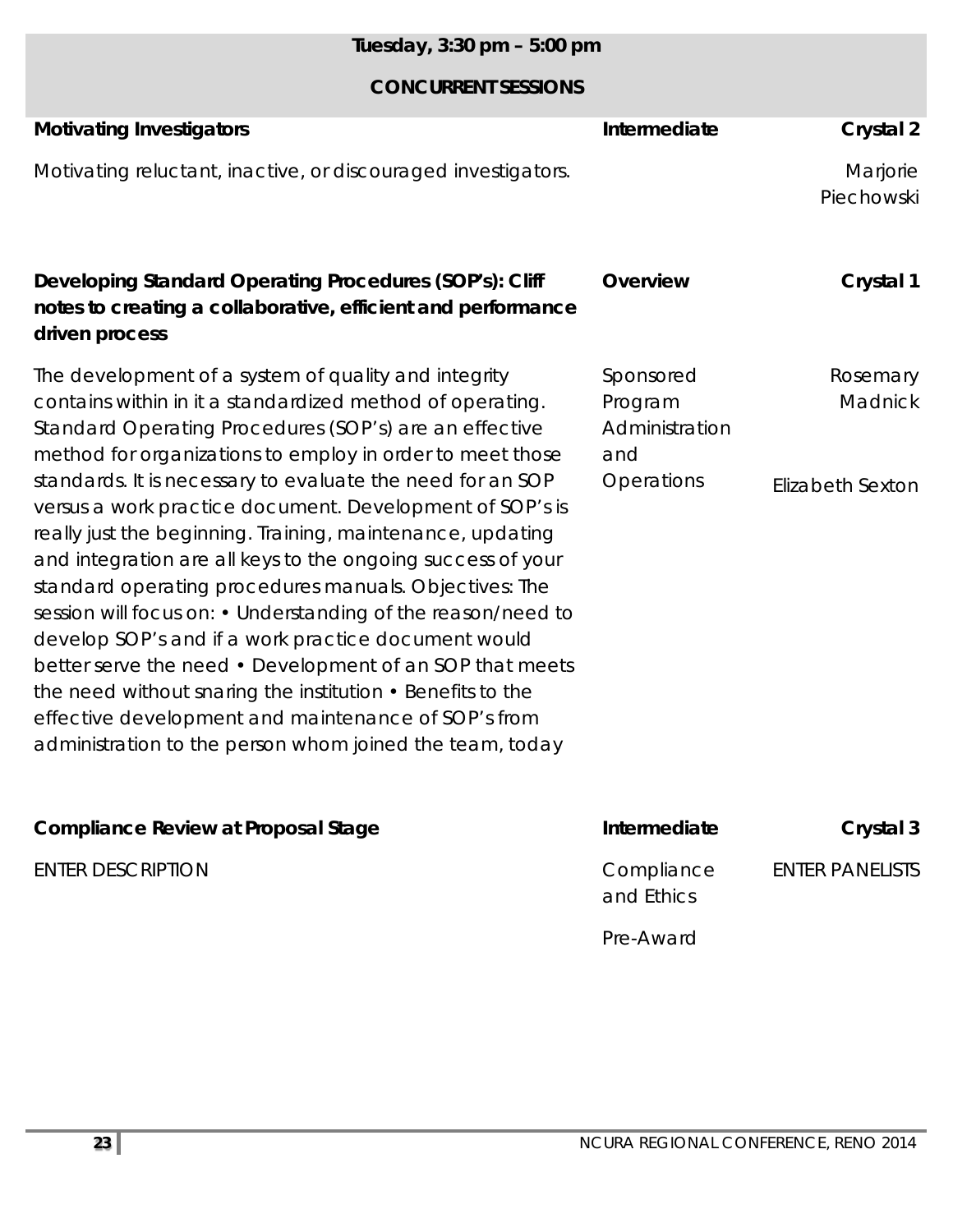| Tuesday, 3:30 pm - 5:00 pm                                                                                                                                                                                                                                                                                                                                                                                                                                                                                              |                          |                                 |
|-------------------------------------------------------------------------------------------------------------------------------------------------------------------------------------------------------------------------------------------------------------------------------------------------------------------------------------------------------------------------------------------------------------------------------------------------------------------------------------------------------------------------|--------------------------|---------------------------------|
| <b>CONCURRENT SESSIONS</b>                                                                                                                                                                                                                                                                                                                                                                                                                                                                                              |                          |                                 |
| <b>Preparing for and Managing Center Grants</b>                                                                                                                                                                                                                                                                                                                                                                                                                                                                         | <b>Overview</b>          | Crystal 4                       |
| This session will provide an overview of how to prepare<br>proposals for large centers as well as oversight and<br>administration of the center during the life of the<br>project. Attendees will be exposed to the complexities of<br>preparing a large center grant proposal, mitigation of<br>common pitfalls, and how to avoid errors associated with<br>proposal preparation. In addition, we will demonstrate best<br>practices for organization, execution, and award<br>administration, of these center grants. | Pre Award                | Gary Podesta<br>Sherrie Dennehy |
| IP Growing Concerns in a changing IP environment - "Know"<br>when to hold, and know when to fold."                                                                                                                                                                                                                                                                                                                                                                                                                      | Intermediate             | Crystal 5                       |
| This session will provide an overview of the key characteristics<br>of intellectual property: Trade secrets, copyrights, and                                                                                                                                                                                                                                                                                                                                                                                            | Contracting<br>and Legal | Laleh Shayesteh                 |

patents. Specific examples of issues related to FAR and DFAR IP provisions and data rights in Government contracts will be addressed. The facilitator will share tips for maximizing and preserving your IP when negotiating Government contracts.

**24** NCURA REGIONAL CONFERENCE, RENO 2014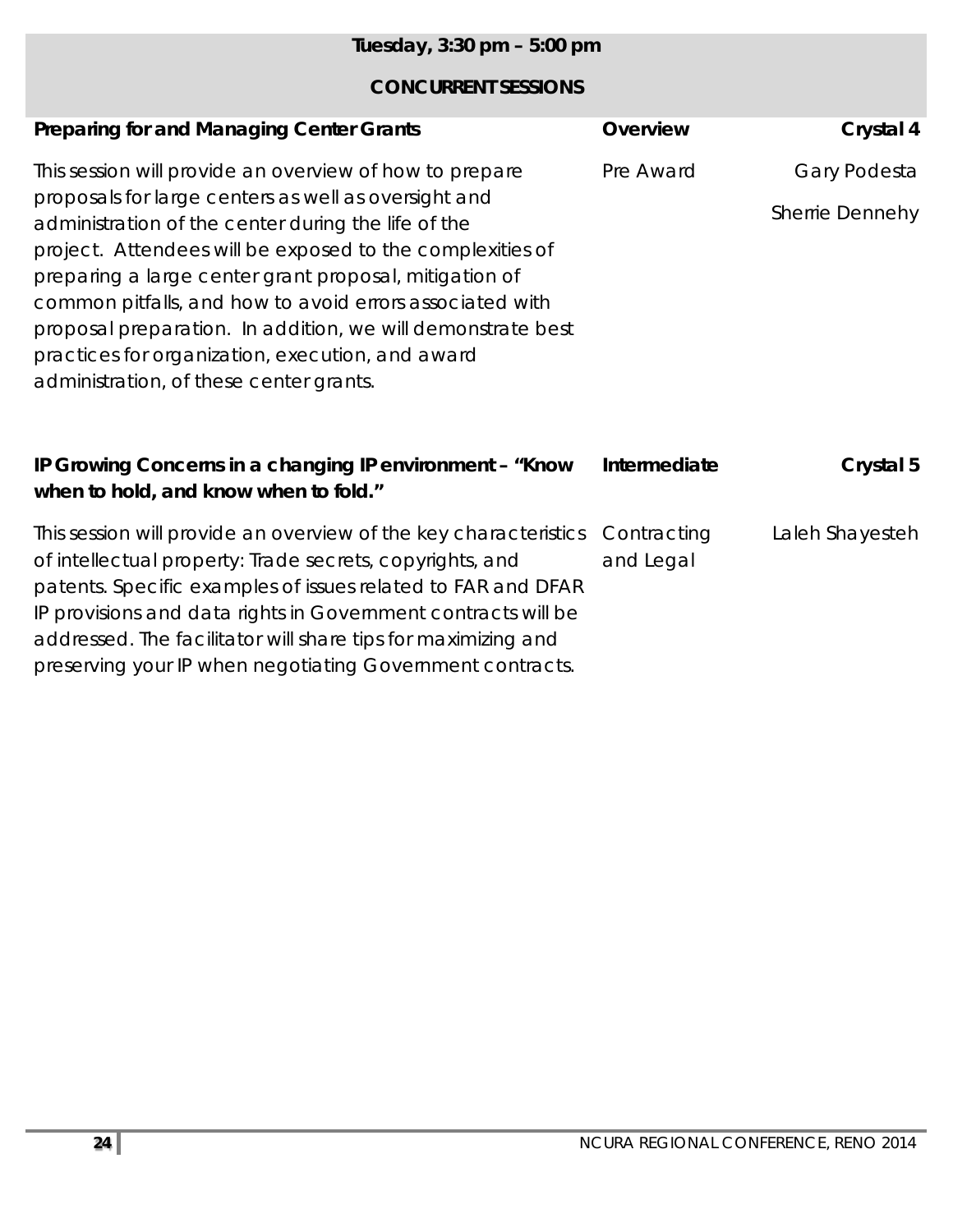## **National Council of University Research Administrators**

## **Region VI and VII Conference Program**

#### October 8th *Wednesday, 8:30 am – 10:00 am*

| Crowdsourcing            | <b>Basic</b>                                                       | Crystal 1 |
|--------------------------|--------------------------------------------------------------------|-----------|
| <b>ENTER DESCRIPTION</b> | Sponsored<br>Program<br>Administration<br>and<br><b>Operations</b> | Tam Tran  |

| Social Media Do's and Don'ts | <b>Basic</b>                                  | Crystal 2                        |
|------------------------------|-----------------------------------------------|----------------------------------|
| <b>ENTER DESCRIPTION</b>     | Sponsored<br>Program<br>Administration<br>and | Derick Jones<br>Natalie Baronian |
|                              | <b>Operations</b>                             |                                  |

| <b>Ongoing Compliance Reviews</b> | Intermediate             | Crystal 3              |
|-----------------------------------|--------------------------|------------------------|
| <b>ENTER DESCRIPTION</b>          | Compliance<br>and Ethics | <b>ENTER PANELISTS</b> |
|                                   | Post-Award               |                        |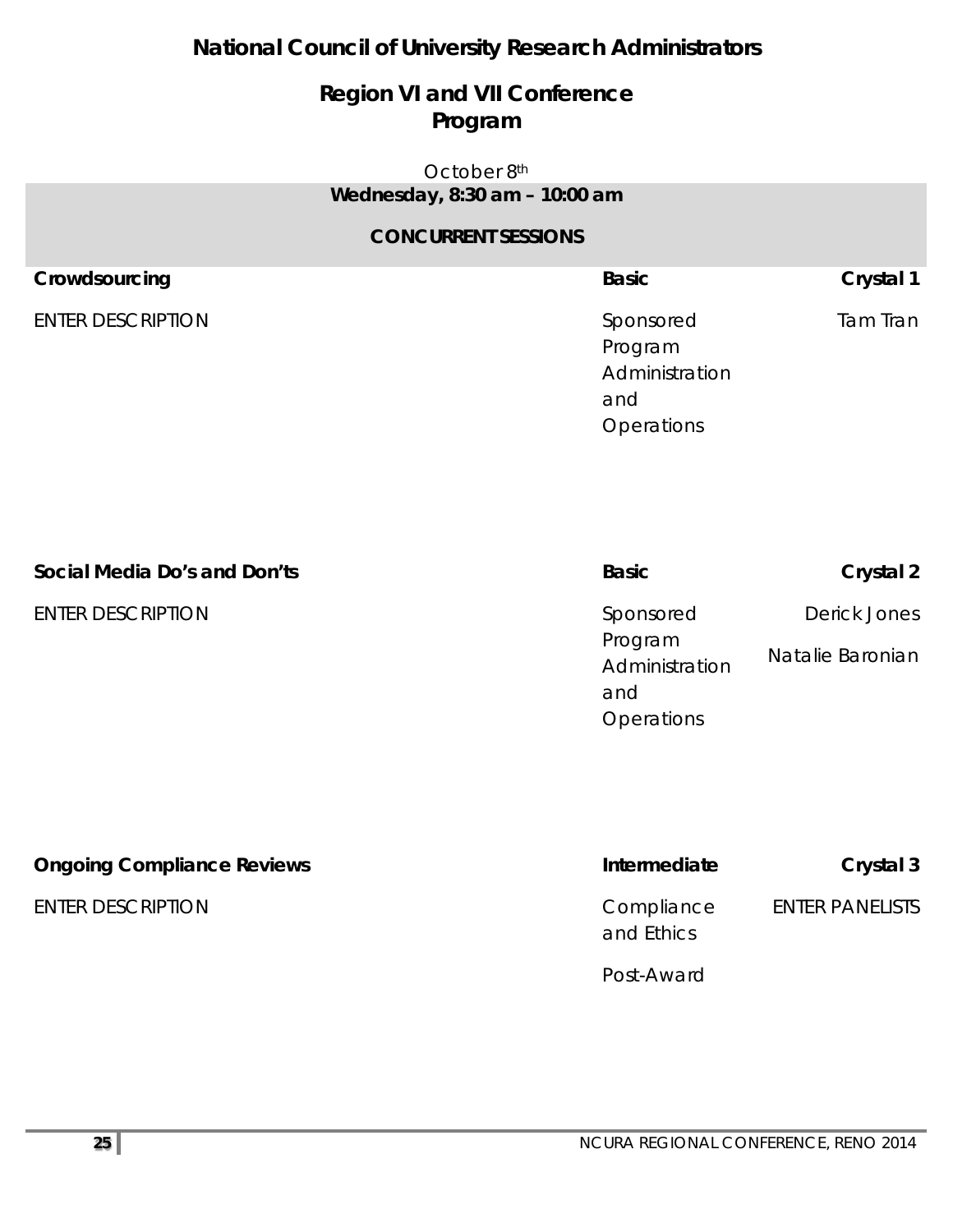| Wednesday, 8:30 am - 10:00 am                                                                                                                                                                                                                                                                                                                                                                                                                                                                                                                                |                             |                                      |
|--------------------------------------------------------------------------------------------------------------------------------------------------------------------------------------------------------------------------------------------------------------------------------------------------------------------------------------------------------------------------------------------------------------------------------------------------------------------------------------------------------------------------------------------------------------|-----------------------------|--------------------------------------|
| <b>CONCURRENT SESSIONS</b>                                                                                                                                                                                                                                                                                                                                                                                                                                                                                                                                   |                             |                                      |
| <b>Understanding Confidentiality/Non-Disclosure Agreements</b><br>and Teaming Agreements                                                                                                                                                                                                                                                                                                                                                                                                                                                                     | Intermediate                | Crystal 5                            |
| This session will explain why an NDA / confidentiality/teaming<br>agreement is important, and when an NDA/Teaming<br>Agreement should be used. In addition, this session will<br>include discussion around other forms of disclosure that may<br>or may not be necessary or appropriate. Some of the most<br>commonly negotiated changes in NDAs will be discussed.                                                                                                                                                                                          | Contracting<br>and Legal    | <b>ENTER PANELISTS</b>               |
| Wednesday, 10:30 am - 12:00 pm                                                                                                                                                                                                                                                                                                                                                                                                                                                                                                                               |                             |                                      |
| <b>CONCURRENT SESSION</b>                                                                                                                                                                                                                                                                                                                                                                                                                                                                                                                                    |                             |                                      |
| <b>Getting the Message Across</b>                                                                                                                                                                                                                                                                                                                                                                                                                                                                                                                            | Overview                    | <b>Crystal 2</b>                     |
| Effective and appropriate communication - the written word<br>and how you deliver it. Delivering the message<br>professionally, tactfully and concisely not only demonstrates<br>your command of communication, but also ensures you<br>minimize encountering situations where you are either<br>misunderstood or misinterpreted, or both! Communication<br>also covers procedural manuals - are they well written, do<br>they deliver meaningful information? Is more necessarily<br>better? Come visit with us for this fun and informational<br>session!! | Professional<br>Development | Maggie<br>Griscavage<br>Julie Benson |
| Wednesday, 10:30 am - 12:00 pm                                                                                                                                                                                                                                                                                                                                                                                                                                                                                                                               |                             |                                      |
| <b>DISCUSSION GROUPS</b>                                                                                                                                                                                                                                                                                                                                                                                                                                                                                                                                     |                             |                                      |
| <b>Reducing Administrative Burden</b>                                                                                                                                                                                                                                                                                                                                                                                                                                                                                                                        |                             | Crystal 3                            |
| <b>ENTER DESCRIPTION</b>                                                                                                                                                                                                                                                                                                                                                                                                                                                                                                                                     | Compliance<br>and Ethics    | <b>ENTER PANELISTS</b>               |